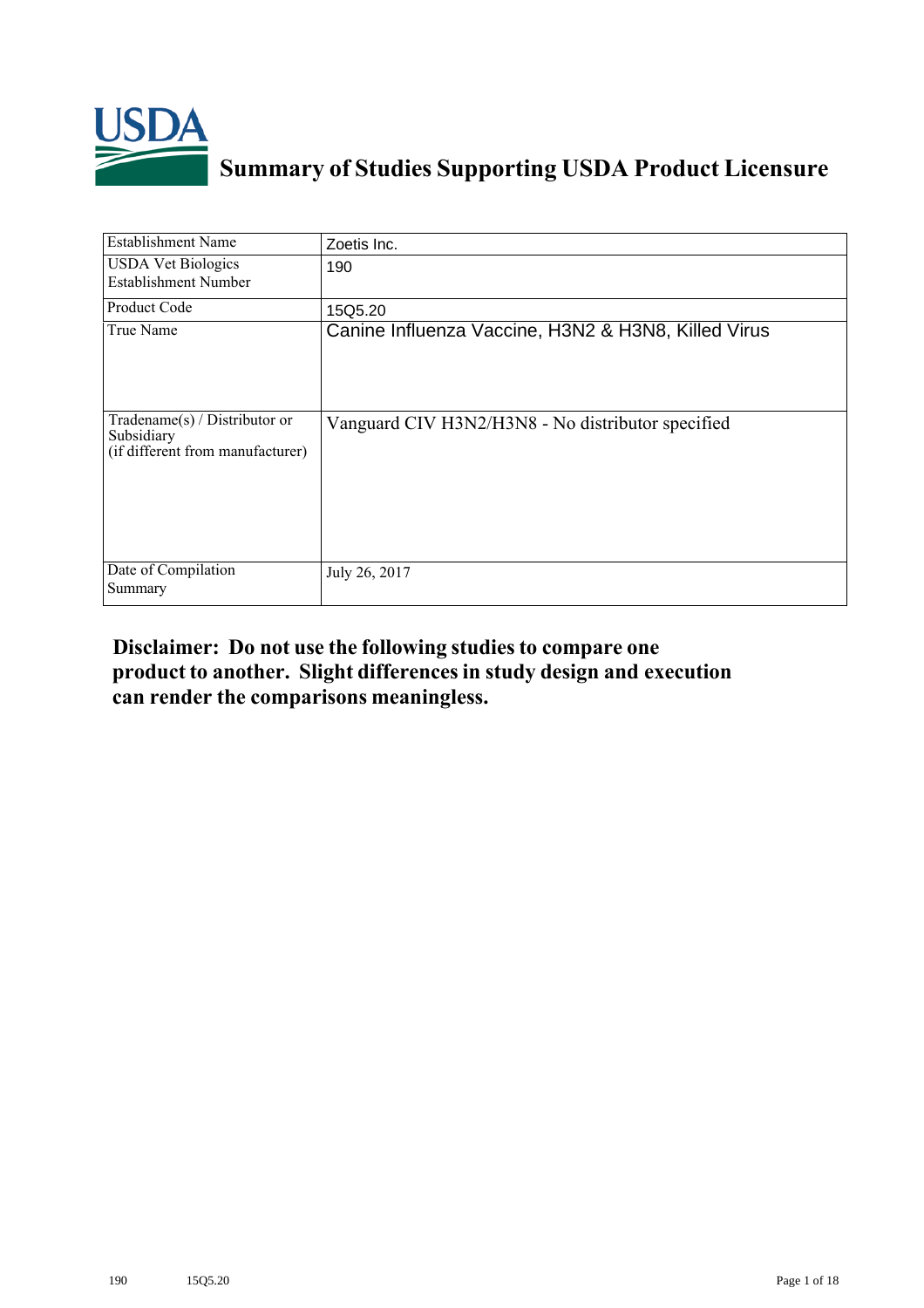| <b>Study Type</b>     | Efficacy                                                                                                                                           |    |                |       |        |       |                                                                                                                                                       |  |  |  |  |
|-----------------------|----------------------------------------------------------------------------------------------------------------------------------------------------|----|----------------|-------|--------|-------|-------------------------------------------------------------------------------------------------------------------------------------------------------|--|--|--|--|
| <b>Pertaining to</b>  | Canine Influenza Virus (CIV), H3N2                                                                                                                 |    |                |       |        |       |                                                                                                                                                       |  |  |  |  |
| <b>Study Purpose</b>  | To demonstrate effectiveness against canine influenza virus, H3N2                                                                                  |    |                |       |        |       |                                                                                                                                                       |  |  |  |  |
| <b>Product</b>        | Two doses, administered subcutaneously, 3 weeks apart.                                                                                             |    |                |       |        |       |                                                                                                                                                       |  |  |  |  |
| <b>Administration</b> |                                                                                                                                                    |    |                |       |        |       |                                                                                                                                                       |  |  |  |  |
| <b>Study Animals</b>  |                                                                                                                                                    |    |                |       |        |       | Study involved 20 vaccinated and 20 placebo puppies, 7-8 weeks of age.                                                                                |  |  |  |  |
| <b>Challenge</b>      |                                                                                                                                                    |    |                |       |        |       | Challenged with CIV H3N2, 14 days following administration of the second                                                                              |  |  |  |  |
| <b>Description</b>    | vaccination.                                                                                                                                       |    |                |       |        |       |                                                                                                                                                       |  |  |  |  |
| <b>Interval</b>       |                                                                                                                                                    |    |                |       |        |       | After challenge, animals were observed twice daily for clinical signs of                                                                              |  |  |  |  |
| observed after        | respiratory disease (moderate nasal discharge, coughing, sneezing,                                                                                 |    |                |       |        |       |                                                                                                                                                       |  |  |  |  |
| challenge             |                                                                                                                                                    |    |                |       |        |       | depression, retching, labored breathing, fever $(\geq 39.5 \text{ °C})$ for 6 days. Lungs                                                             |  |  |  |  |
|                       | were evaluated at 6 days post-challenge.                                                                                                           |    |                |       |        |       |                                                                                                                                                       |  |  |  |  |
| <b>Results</b>        | Efficacy was based on discrete lung lesions.                                                                                                       |    |                |       |        |       |                                                                                                                                                       |  |  |  |  |
|                       |                                                                                                                                                    |    |                |       |        |       |                                                                                                                                                       |  |  |  |  |
|                       | Table 1: Five number summary of lung lesion scores by treatment group.<br>Percentage of lung mass abnormal (consolidated) was calculated for every |    |                |       |        |       |                                                                                                                                                       |  |  |  |  |
|                       |                                                                                                                                                    |    |                |       |        |       |                                                                                                                                                       |  |  |  |  |
|                       | animal ( $Q_1 = 25th$ percentile; $Q_3 = 75th$ percentile).                                                                                        |    |                |       |        |       |                                                                                                                                                       |  |  |  |  |
|                       |                                                                                                                                                    | N  | <b>Minimum</b> | $Q_1$ | Median | $Q_3$ | <b>Maximum</b>                                                                                                                                        |  |  |  |  |
|                       | Vaccinate                                                                                                                                          | 17 | 0.0            | 0.0   | 0.0    | 0.0   | 0.9                                                                                                                                                   |  |  |  |  |
|                       | Control                                                                                                                                            | 20 | 0.7            | 5.2   | 10.4   | 20.4  | 38.4                                                                                                                                                  |  |  |  |  |
|                       | Note: Three dogs (within the vaccinate group) were removed from the lesion score because of<br>atelectasis at lung examination.                    |    |                |       |        |       |                                                                                                                                                       |  |  |  |  |
|                       |                                                                                                                                                    |    |                |       |        |       |                                                                                                                                                       |  |  |  |  |
|                       |                                                                                                                                                    |    |                |       |        |       | The supporting clinical signs and pathological lung lesion data were shown<br>to be complementary. For an animal to be considered as diseased, two or |  |  |  |  |
|                       |                                                                                                                                                    |    |                |       |        |       | more clinical signs were required to be present on 2 or more consecutative                                                                            |  |  |  |  |
|                       | days.                                                                                                                                              |    |                |       |        |       |                                                                                                                                                       |  |  |  |  |
|                       |                                                                                                                                                    |    |                |       |        |       |                                                                                                                                                       |  |  |  |  |
|                       | 17/20 control animals were affected<br>0/20 vaccinated animals were affected                                                                       |    |                |       |        |       |                                                                                                                                                       |  |  |  |  |
|                       |                                                                                                                                                    |    |                |       |        |       |                                                                                                                                                       |  |  |  |  |
|                       | The raw data are shown on attached page.                                                                                                           |    |                |       |        |       |                                                                                                                                                       |  |  |  |  |
| <b>USDA Approval</b>  | January 11, 2017                                                                                                                                   |    |                |       |        |       |                                                                                                                                                       |  |  |  |  |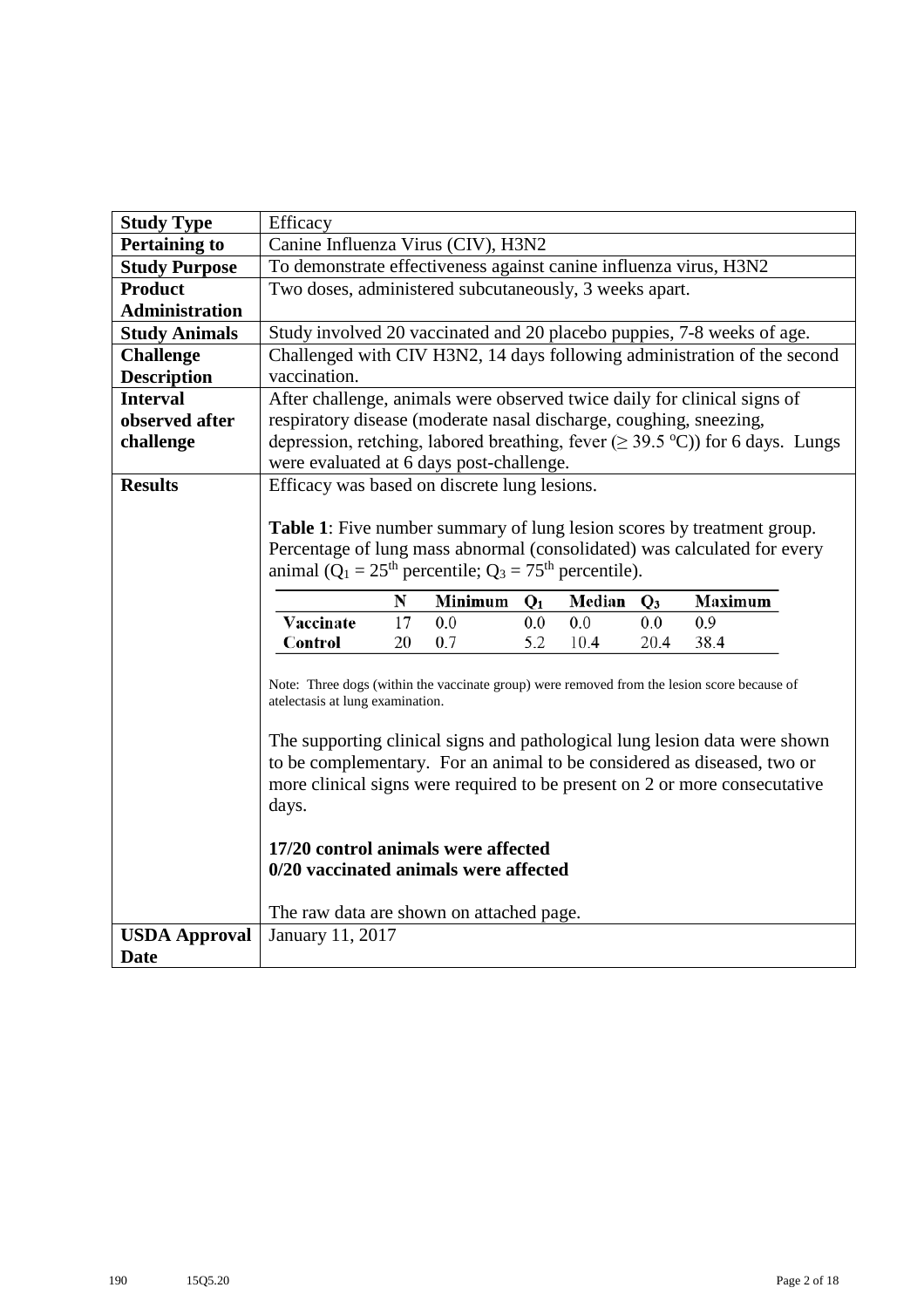| <b>Treatment</b> | <b>Animal</b> | <b>Percent</b><br><b>Consolidation</b> |
|------------------|---------------|----------------------------------------|
| Control          | $CDI-6$       | 1.17                                   |
|                  | $ZTI-6$       | 7.79                                   |
|                  | DEJ-6         | 11.95                                  |
|                  | DFJ-6         | 19.92                                  |
|                  | $ZRI-6$       | 20.45                                  |
|                  | CFJ-6         | 4.86                                   |
|                  | $ALJ-6$       | 0.72                                   |
|                  | $CUJ-6$       | 23.41                                  |
|                  | $CII-6$       | 23.52                                  |
|                  | CVI-6         | 6.55                                   |
|                  | $DJI-6$       | 5.39                                   |
|                  | $ADI-6$       | 6.44                                   |
|                  | $CGJ-6$       | 29.37                                  |
|                  | BRJ-6         | 19.91                                  |
|                  | ZYI-6         | 1.03                                   |
|                  | BOJ-6         | 20.41                                  |
|                  | $APJ-6$       | 5.10                                   |
|                  | CTJ-6         | 8.80                                   |
|                  | ACI-6         | 16.43                                  |
|                  | $AOJ-6$       | 38.42                                  |

## **Table 2: Individual animal raw data for lung consolidation (lesions)**

| <b>Treatment</b> | <b>Animal</b> | <b>Percent</b><br><b>Consolidation</b> |
|------------------|---------------|----------------------------------------|
| Vaccinates       | CCI-6         | 0.00                                   |
|                  | $ZSI-6$       | 0.00                                   |
|                  | $ZQJ-6$       | 0.00                                   |
|                  | CHI-6         | 0.00                                   |
|                  | ARI-6         | 0.00                                   |
|                  | $CXI-6$       | 0.00                                   |
|                  | BYI-6         | 0.00                                   |
|                  | $DII-6$       | 0.00                                   |
|                  | $ABJ-6$       | 0.21                                   |
|                  | $CJI-6$       | 0.00                                   |
|                  | $AAJ-6$       | 0.87                                   |
|                  | $ZZI-6$       | 0.21                                   |
|                  | BPJ-6         | 0.92                                   |
|                  | AKJ-6         | 0.00                                   |
|                  | $CWI-6$       | 0.00                                   |
|                  | AEI-6         | 0.00                                   |
|                  | AQI-6         | 0.00                                   |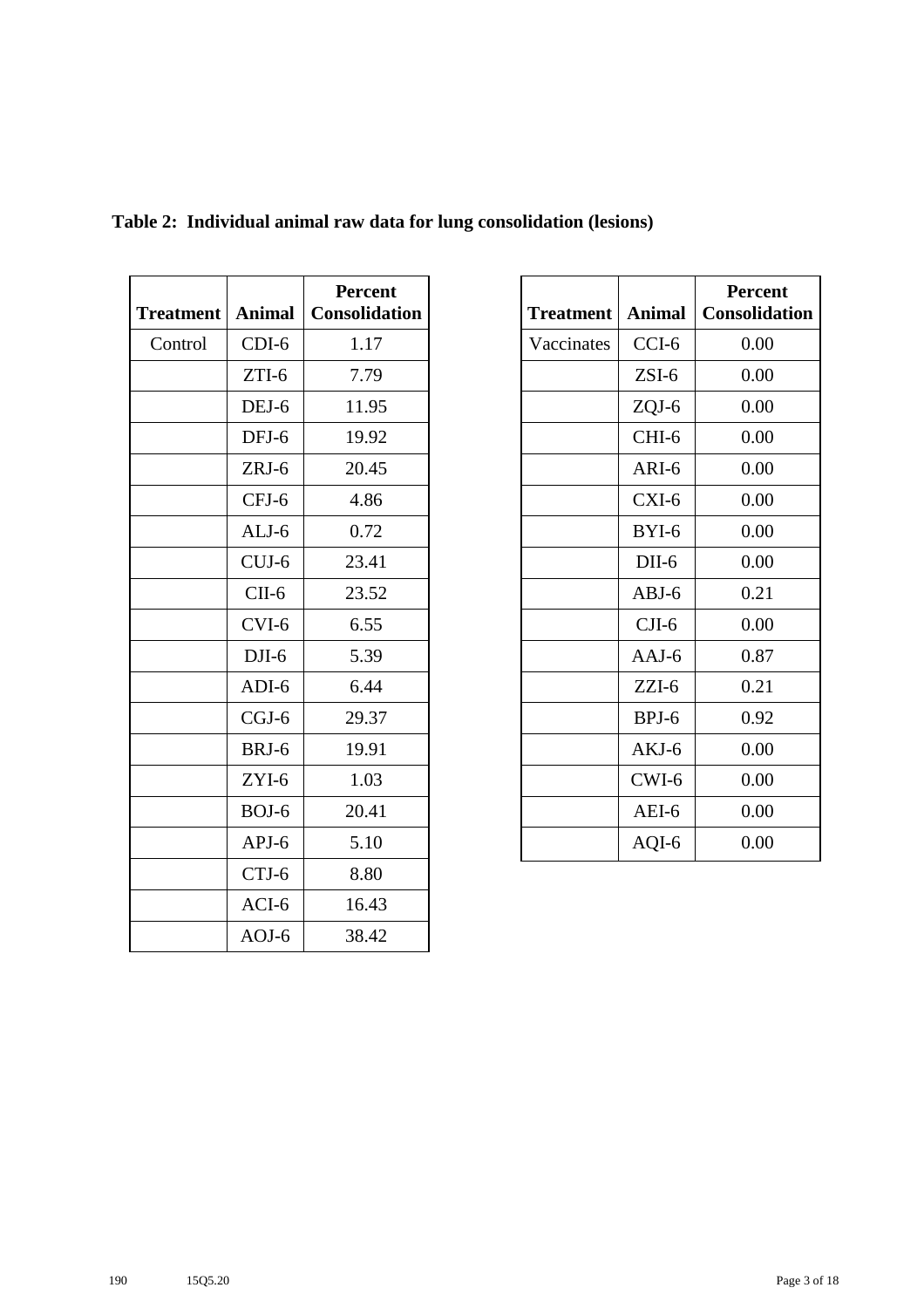| <b>Animal</b> | <b>Trt</b>             |             | <b>Study Day</b><br>34 |                  | <b>Study Day 35</b> |                | <b>Study Day</b><br>36 |                | <b>Study Day 37</b> |                | <b>Study Day</b><br>38 |                | <b>Study Day</b><br>39 |                | <b>Study Day</b><br>40 | <b>Study Day</b><br>41 |
|---------------|------------------------|-------------|------------------------|------------------|---------------------|----------------|------------------------|----------------|---------------------|----------------|------------------------|----------------|------------------------|----------------|------------------------|------------------------|
|               |                        | <b>AM</b>   | <b>PM</b>              | <b>Pre-Chall</b> | <b>Post-Chall</b>   | <b>AM</b>      | <b>PM</b>              | <b>AM</b>      | <b>PM</b>           | <b>AM</b>      | <b>PM</b>              | <b>AM</b>      | <b>PM</b>              | <b>AM</b>      | <b>PM</b>              | <b>AM</b>              |
| ACI-6         |                        | $\mathbf 0$ | 0                      | $\mathbf 0$      | $\mathbf 0$         | $\mathbf 0$    | 0                      | $\mathbf 0$    | $\mathbf 0$         | 0              | $\pmb{0}$              | $\overline{2}$ | $\mathbf 0$            | $\mathbf 0$    | $\mathbf 0$            | $\mathbf 0$            |
| ADI-6         |                        | 0           | $\mathbf 0$            | $\mathbf 0$      | $\mathbf 0$         | $\mathbf 0$    | 0                      | 0              | $\overline{2}$      | 0              | $\mathbf 0$            | $\overline{2}$ | $\overline{2}$         | 0              | $\mathbf 0$            | $\mathbf 0$            |
| ALJ-6         |                        | 0           | $\mathbf 0$            | $\mathbf 0$      | $\mathbf 0$         | $\overline{2}$ | $\overline{2}$         | $\mathbf 0$    | $\overline{2}$      | $\overline{2}$ | $\overline{2}$         | 3              | $\overline{2}$         | $\overline{2}$ | $\overline{2}$         | $\overline{2}$         |
| AOJ-6         |                        | $\mathbf 0$ | $\mathbf 0$            | $\mathbf 0$      | $\mathbf 0$         | $\mathbf 0$    | $\overline{2}$         | $\overline{2}$ | $\overline{2}$      | 0              | $\mathbf 0$            | $\mathbf 0$    | $\overline{2}$         | $\mathbf 0$    | $\overline{2}$         | $\mathbf 0$            |
| APJ-6         |                        | 0           | $\mathbf 0$            | $\mathbf 0$      | $\mathbf 0$         | $\overline{2}$ | 0                      | $\overline{2}$ | $\overline{2}$      | $\overline{2}$ | $\overline{2}$         | $\mathbf 0$    | 0                      | 0              | $\overline{2}$         | $\overline{2}$         |
| BOJ-6         |                        | 0           | 0                      | 0                | 0                   | 0              | $\overline{1}$         | 0              | 0                   | 0              | 0                      | $\overline{2}$ | 0                      | $\overline{2}$ | $\overline{2}$         | $\mathbf 0$            |
| BRJ-6         |                        | 0           | $\mathbf 0$            | $\mathbf 0$      | $\mathbf 0$         | 0              | 0                      | $\mathbf 0$    | $\mathbf 0$         | $\overline{2}$ | $\overline{2}$         | $\mathbf 0$    | $\overline{2}$         | $\overline{2}$ | 0                      | $\mathbf 0$            |
| CDI-6         | <b>Control Animals</b> | $\mathbf 0$ | $\mathbf 0$            | $\mathbf 0$      | $\mathbf 0$         | $\mathbf 0$    | $\overline{2}$         | $\mathbf 0$    | $\overline{0}$      | $\overline{0}$ | $\mathbf 0$            | $\overline{0}$ | $\overline{2}$         | $\mathbf 0$    | $\overline{2}$         | $\mathbf 0$            |
| CFJ-6         |                        | $\mathbf 0$ | $\mathbf 0$            | 0                | $\mathbf 0$         | $\mathbf 0$    | 0                      | $\mathbf 0$    | $\mathbf 0$         | 0              | $\overline{2}$         | $\mathbf 0$    | $\overline{2}$         | $\overline{2}$ | $\mathbf 0$            | $\boldsymbol{0}$       |
| CGJ-6         |                        | 0           | $\mathbf 0$            | $\mathbf 0$      | $\mathbf 0$         | $\overline{2}$ | $\mathbf 0$            |                |                     |                |                        |                |                        |                |                        |                        |
| CII-6         |                        | 0           | $\mathbf 0$            | 0                | $\mathbf 0$         | 0              | 0                      | 0              | $\mathbf 0$         | 0              | $\overline{2}$         | 3              | 3                      | 3 <sub>1</sub> | $\mathbf 0$            | 3                      |
| CTJ-6         |                        | $\Omega$    | $\mathbf 0$            | $\mathbf 0$      | $\mathbf 0$         | $\mathbf 0$    | $\mathbf 0$            | $\mathbf 0$    | $\mathbf 0$         | $\overline{2}$ | $\overline{2}$         | $\overline{2}$ | 0                      | $\overline{2}$ | $\overline{2}$         | $\mathbf 0$            |
| CUJ-6         |                        | $\mathbf 0$ | $\mathbf 0$            | $\mathbf 0$      | $\mathbf 0$         | $\overline{2}$ | $\mathbf 0$            | $\mathbf 0$    | $\mathbf 0$         | $\overline{2}$ | $\mathbf 0$            | 3              | 0                      | 0              | $\mathbf 0$            | $\overline{1}$         |
| CVI-6         |                        | 0           | $\mathbf 0$            | 0                | $\mathbf 0$         | $\mathbf 0$    | $\overline{2}$         | $\mathbf 0$    | $\overline{2}$      | 0              | $\overline{2}$         | $\mathbf 0$    | $\overline{2}$         | $\overline{2}$ | $\overline{2}$         | $\overline{2}$         |
| DEJ-6         |                        | $\mathbf 0$ | $\mathbf 0$            | $\mathbf 0$      | $\boldsymbol{0}$    | $\mathbf 0$    | 0                      | $\overline{1}$ | $\mathbf 0$         | $\overline{2}$ | $\mathbf 0$            | $\overline{2}$ | $\overline{2}$         | $\overline{2}$ | $\mathbf 0$            | $\mathbf 0$            |
| DFJ-6         |                        | 0           | $\mathbf 0$            | 0                | $\mathbf 0$         | $\mathbf 0$    | 0                      | 0              | $\mathbf 0$         | 0              | $\mathbf 0$            | $\mathbf 0$    | $\overline{2}$         | $\mathbf 0$    | $\mathbf 0$            | $\mathbf 0$            |
| DJI-6         |                        | 0           | $\mathbf 0$            | $\mathbf 0$      | $\mathbf 0$         | $\mathbf 0$    | $\overline{2}$         | $\mathbf 0$    | $\overline{1}$      | 0              | $\mathbf 0$            | $\mathbf 0$    | $\overline{c}$         | $\overline{2}$ | $\overline{2}$         | $\overline{c}$         |
| ZRJ-6         |                        | 0           | $\mathbf 0$            | 0                | $\mathbf 0$         | $\mathbf 0$    | $\overline{2}$         | 0              | $\mathbf 0$         | $\overline{2}$ | $\mathbf 0$            | $\mathbf 0$    | 0                      | $\mathbf 0$    | $\mathbf 0$            | $\mathbf 0$            |
| $ZTI-6$       |                        | 0           | $\mathbf 0$            | 0                | $\mathbf 0$         | $\mathbf 0$    | 0                      | 0              | $\overline{2}$      | 0              | $\overline{2}$         | $\overline{1}$ | $\overline{2}$         | $\overline{2}$ | $\mathbf 0$            | $\mathbf 0$            |
| ZYI-6         |                        | $\mathbf 0$ | $\mathbf 0$            | 0                | $\mathbf 0$         | $\mathbf 0$    | $\mathbf 0$            | $\mathbf 0$    | $\mathbf 0$         | $\mathbf{1}$   | $\mathbf 0$            | $\mathbf 0$    | 0                      | 0              | $\mathbf 0$            | $\mathbf 0$            |
|               |                        |             |                        |                  |                     |                |                        |                |                     |                |                        |                |                        |                |                        |                        |
| AAJ-6         |                        | $\mathbf 0$ | $\mathbf 0$            | $\mathbf 0$      | $\mathbf 0$         | $\mathbf 0$    | $\overline{2}$         | $\mathbf 0$    | $\mathbf 0$         | 0              | $\mathbf 0$            | $\mathbf 0$    | 0                      | 0              | $\mathbf 0$            | $\mathbf 0$            |
| ABJ-6         |                        | 0           | 0                      | 0                | 0                   | 0              | 0                      | 0              | 0                   | 0              | 0                      | 0              | 0                      | $\mathbf{1}$   | 0                      | $\mathbf 0$            |
| AEI-6         |                        | 0           | $\mathbf 0$            | $\mathbf 0$      | $\mathbf 0$         | 0              | $\mathbf 0$            | $\mathbf 0$    | $\overline{2}$      | 0              | $\mathbf 0$            | $\mathbf 0$    | 0                      | 0              | $\mathbf 0$            | $\overline{2}$         |
| AKJ-6         |                        | $\mathbf 0$ | $\mathbf 0$            | $\mathbf 0$      | $\mathbf 0$         | $\mathbf 0$    | 0                      | $\mathbf 0$    | $\mathbf 0$         | 0              | $\mathbf 0$            | $\mathbf 0$    | 0                      | $\mathbf 0$    | $\mathbf 0$            | $\mathbf 0$            |
| AQI-6         |                        | $\mathbf 0$ | $\mathbf 0$            | $\mathbf 0$      | $\mathbf 0$         | $\mathbf 0$    | $\mathbf 0$            | $\mathbf 0$    | $\mathbf 0$         | 0              | $\mathbf 0$            | $\mathbf 0$    | 0                      | $\mathbf 0$    | $\mathbf 0$            | $\boldsymbol{0}$       |
| ARI-6         | $\overline{\omega}$    | 0           | $\mathbf 0$            | 0                | $\mathbf 0$         | $\mathbf 0$    | 0                      | 0              | $\mathbf 0$         | 0              | $\mathbf 0$            | $\mathbf 0$    | 0                      | $\mathbf 0$    | $\mathbf 0$            | $\mathbf 0$            |
| BPJ-6         |                        | 0           | $\mathbf 0$            | $\mathbf 0$      | 0                   | 0              | $\mathbf 0$            | $\overline{2}$ | $\mathbf 0$         | 0              | $\mathbf 0$            | $\mathbf 0$    | 0                      | 0              | $\mathbf 0$            | $\mathbf 0$            |
| BYI-6         | Animal                 | $\mathbf 0$ | $\mathbf 0$            | $\mathbf 0$      | $\mathbf 0$         | $\mathbf 0$    | $\mathbf 0$            | $\mathbf 0$    | $\mathbf 0$         | 0              | $\mathbf 0$            | $\mathbf 0$    | 0                      | 0              | $\mathbf 0$            | $\mathbf 0$            |
| CCI-6         |                        | $\mathbf 0$ | $\mathbf 0$            | 0                | $\mathbf 0$         | $\mathbf 0$    | 0                      | 0              | $\mathbf 0$         | 0              | $\mathbf 0$            | $\mathbf 0$    | 0                      | $\mathbf 0$    | $\mathbf 0$            | $\mathbf 0$            |
| CEJ-6         |                        | $\Omega$    | $\Omega$               | 0                | $\mathbf 0$         | $\Omega$       | 0                      | $\Omega$       | $\Omega$            | $\Omega$       | $\Omega$               | $\Omega$       | $\Omega$               | 0              | $\Omega$               | $\mathbf 0$            |
| CHI-6         |                        | $\mathbf 0$ | $\mathbf 0$            | 0                | $\mathbf 0$         | $\mathbf 0$    | 0                      | $\mathbf 0$    | $\mathbf 0$         | 0              | $\mathbf 0$            | $\mathbf 0$    | 0                      | 0              | $\mathbf 0$            | $\mathbf 0$            |
| CJI-6         |                        | $\mathbf 0$ | $\mathbf 0$            | $\mathbf 0$      | $\mathbf 0$         | $\mathbf 0$    | 0                      | 0              | $\mathbf 0$         | 0              | $\mathbf 0$            | $\mathbf 0$    | 0                      | 0              | $\mathbf 0$            | $\mathbf 0$            |
| CWI-6         |                        | 0           | $\mathbf 0$            | $\mathbf 0$      | $\mathbf 0$         | $\mathbf 0$    | $\mathbf 0$            | $\mathbf 0$    | $\mathbf 0$         | 0              | $\mathbf 0$            | $\mathbf 0$    | 0                      | 0              | $\mathbf 0$            | $\mathbf 0$            |
| CXI-6         | Vaccinated             | $\Omega$    | $\mathbf 0$            | $\mathbf 0$      | $\mathbf 0$         | $\mathbf 0$    | $\mathbf 0$            | $\mathbf 0$    | $\mathbf 0$         | 0              | $\mathbf 0$            | $\mathbf 0$    | 0                      | $\mathbf 0$    | $\mathbf 0$            | $\pmb{0}$              |
| DGJ-6         |                        | 0           | $\overline{0}$         | $\mathbf 0$      | $\mathbf 0$         | $\overline{0}$ | $\mathbf 0$            | $\overline{1}$ | $\overline{0}$      | $\overline{0}$ | $\mathbf 0$            | $\overline{0}$ | 0                      | 0              | $\mathbf 0$            | $\mathbf 0$            |
| DHJ-6         |                        | 0           | $\mathbf 0$            | 0                | 0                   | $\mathbf 0$    | 0                      | 0              | $\mathbf 0$         | 0              | 0                      | $\mathbf 0$    | 0                      | 0              | $\mathbf 0$            | $\mathbf 0$            |
| $DII-6$       |                        | 0           | $\mathbf 0$            | $\mathbf 0$      | $\mathbf 0$         | $\mathbf 0$    | $\mathbf 0$            | $\mathbf 0$    | $\mathbf 0$         | 0              | $\mathbf 0$            | $\mathbf 0$    | 0                      | 0              | $\mathbf 0$            | $\mathbf 0$            |
| ZQJ-6         |                        | $\mathbf 0$ | $\mathbf 0$            | $\mathbf 0$      | $\mathbf 0$         | $\mathbf 0$    | $\mathbf 0$            | $\mathbf 0$    | $\mathbf 0$         | 0              | $\mathbf 0$            | $\mathbf 0$    | 0                      | $\mathbf 0$    | $\mathbf 0$            | $\mathbf 0$            |
| ZSI-6         |                        | 0           | $\mathbf 0$            | 0                | $\mathbf 0$         | $\mathbf 0$    | 0                      | 0              | $\mathbf 0$         | 0              | $\mathbf 0$            | $\mathbf 0$    | 0                      | 0              | $\mathbf 0$            | $\pmb{0}$              |
| $ZZI-6$       |                        | 0           | $\overline{0}$         | $\mathbf 0$      | $\mathbf 0$         | $\overline{0}$ | $\mathbf 0$            | $\mathbf 0$    | $\overline{0}$      | 0              | $\overline{0}$         | $\overline{0}$ | $\overline{0}$         | 0              | $\mathbf 0$            | $\overline{0}$         |

### **Table 3: Individual animal raw data for coughing**

#### **Cough:**

 $0 -$ Absent

1 – Mild: Animal coughed once during clinical observation

2 – Moderate: Spontaneous/frequent coughing. Animal coughed 2X or more during clinical observation.

3 – Severe: Spontaneous with retching/Frequent coughing with retching. Animal had persistent and prolonged cough.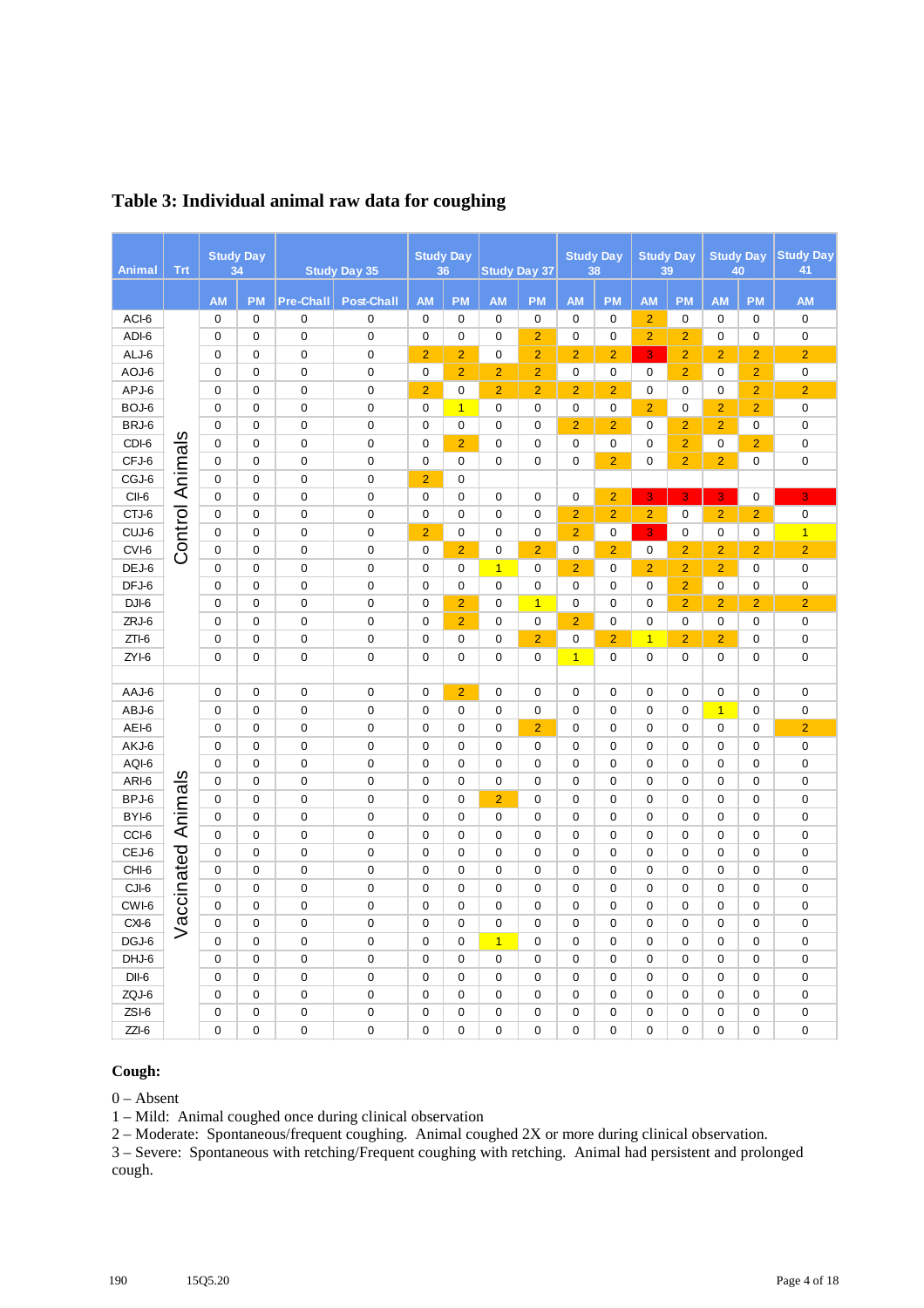|                 | <b>Trt</b>             | <b>Study Day</b><br>34 | <b>Study Day 35</b>    | <b>Study Day 35</b>       | <b>Study Day</b> | <b>Study Day</b><br>37 |                     | <b>Study Day</b> | <b>Study Day</b> | <b>Study Day</b> |
|-----------------|------------------------|------------------------|------------------------|---------------------------|------------------|------------------------|---------------------|------------------|------------------|------------------|
| Animal<br>ACI-6 |                        | 38.4                   | <b>Pre-Chall</b><br>38 | <b>Post-Chall</b><br>37.4 | 36<br>39.2       | 38                     | <b>Study Day 38</b> | 39<br>38.9       | 40<br>38.1       | 41<br>38.2       |
| ADI-6           |                        | 38.4                   | 38.5                   | 37.8                      | 38.9             | 38.2                   | 38.1<br>39.7        | 39               | 37.6             | 38.1             |
| ALJ-6           |                        | 39                     | 39                     | 38.8                      | 39.7             | 38.9                   | 39.8                | 40.4             | 39               | 38.8             |
| AOJ-6           |                        |                        | 38.3                   | 38.4                      |                  | 38.5                   | 39                  | 38.6             | 38.8             | 38.7             |
| APJ-6           |                        | 38.6<br>38.9           | 37.8                   | 38.7                      | 38.6<br>38.6     | 37.6                   | 39.3                | 39.3             | 38.6             | 38.7             |
| BOJ-6           |                        | 38.4                   | 37.5                   | 38                        | 39               | 38.1                   | 38.9                | 39.7             | 38.2             | 37.7             |
| BRJ-6           |                        | 38.7                   | 38.4                   | 37.1                      | 39.3             | 38.8                   | 39.9                | 38.6             | 37.8             | 37.8             |
| CDI-6           |                        | 39.2                   | 38.8                   | 38.8                      | 40.2             | 38.7                   | 38.7                | 39.4             | 38.5             | 38.7             |
| CFJ-6           | <b>Control Animals</b> | 39.1                   | 38.1                   | 38.6                      | 39.3             | 38.5                   | 39                  | 38.8             | 38.1             | 38.7             |
| CGJ-6           |                        | 39.1                   | 38                     | 37.8                      | 37.5             |                        |                     |                  |                  |                  |
| CII-6           |                        | 39.3                   | 38.8                   | 39                        | 40.1             | 39.1                   | 38.9                | 39.5             | 38.9             | 39               |
| CTJ-6           |                        | 38.9                   | 38.1                   | 37.7                      | 39.6             | 38.7                   | 38.5                | 38.9             | 37.8             | 37.8             |
| CUJ-6           |                        | 39.1                   | 38.6                   | 38.4                      | 39.9             | 38.9                   | 40.1                | 40.5             | 38.6             | 38.7             |
| CVI-6           |                        | 39                     | 38.4                   | 38.7                      | 40.4             | 39                     | 39                  | 38.7             | 38.5             | 38.8             |
| DEJ-6           |                        | 38.8                   | 38.8                   | 38.8                      | 39.8             | 38.9                   | 39                  | 39.6             | 38.8             | 39               |
| DFJ-6           |                        | 39.2                   | 39.3                   | 39.1                      | 40.2             | 39.3                   | 39.2                | 39.1             | 38.8             | 39.1             |
| DJI-6           |                        | 38.8                   | 38.5                   | 38.5                      | 39.5             | 38.4                   | 38.4                | 38.9             | 38.5             | 38.7             |
| ZRJ-6           |                        | 38.1                   | 38.5                   | 38.6                      | 39.4             | 39.1                   | 40.2                | 39.1             | 38.7             | 38.8             |
| $ZTI-6$         |                        | 39.2                   | 39.1                   | 38.4                      | 39.5             | 39.2                   | 39.3                | 38.9             | 39.2             | 39.2             |
| ZYI-6           |                        | 38.6                   | 38.2                   | 37.8                      | 39               | 38.2                   | 38.5                | 38.5             | 37.7             | 37.7             |
|                 |                        |                        |                        |                           |                  |                        |                     |                  |                  |                  |
| AAJ-6           |                        | 38.9                   | 38.9                   | 37.7                      | 38.2             | 37.7                   | 38.1                | 38.8             | 38.7             | 38.5             |
| ABJ-6           |                        | 38.6                   | 37.9                   | 37.8                      | 38.2             | 37.9                   | 38.6                | 38.4             | 37.5             | 38.3             |
| AEI-6           |                        | 38.5                   | 37.9                   | 37.9                      | 37.5             | 37.8                   | 38                  | 38               | 38.1             | 38.1             |
| AKJ-6           |                        | 38.7                   | 38.2                   | 38.5                      | 38.2             | 37.7                   | 38.7                | 38.3             | 38.4             | 38.3             |
| AQI-6           |                        | 38.5                   | 38.4                   | 38.4                      | 37.8             | 38.4                   | 38                  | 38.4             | 38.6             | 38.2             |
| ARI-6           |                        | 38.7                   | 38.4                   | 38.7                      | 38               | 38.9                   | 38.9                | 39.1             | 38.7             | 38.7             |
| BPJ-6           |                        | 38.3                   | 38                     | 38.1                      | 38               | 38                     | 38                  | 38.2             | 37.9             | 38.4             |
| BYI-6           | Animals                | 38.9                   | 38.7                   | 38.7                      | 38.1             | 39                     | 38.2                | 38.6             | 38.5             | 38.5             |
| CCI-6           |                        | 39.2                   | 38.9                   | 38.7                      | 38.4             | 39.6                   | 38.6                | 39.1             | 38.6             | 38.9             |
| CEJ-6           |                        | 39                     | 38.7                   | 39                        | 39.1             | 38.8                   | 38.5                | 38.7             | 38               | 39.1             |
| CHI-6           |                        | 38.9                   | 38.8                   | 38.3                      | 38.8             | 38.6                   | 38.9                | 39.1             | 38.5             | 39.2             |
| CJI-6           |                        | 38.6                   | 38.2                   | 37.8                      | 38.3             | 37.9                   | 38                  | 39.1             | 38.4             | 38.3             |
| CWI-6           |                        | 38.1                   | 37.9                   | 37.8                      | 37.8             | 38.4                   | 38.7                | 37.9             | 38.3             | 38.1             |
| CXI-6           |                        | 39                     | 38.1                   | 38.8                      | 38.2             | 38.8                   | 38.8                | 39.2             | 39               | 38.8             |
| DGJ-6           | Vaccinated             | 38.2                   | 39                     | 38.9                      | 38.3             | 39                     | 38.6                | 38.6             | 38.6             | 38.7             |
| DHJ-6           |                        | 39                     | 38.7                   | 38                        | 38.6             | 38.3                   | 38.4                | 38.4             | 38.2             | 38.9             |
| $DII-6$         |                        | 38.8                   | 38.7                   | 38.5                      | 38.2             | 38.1                   | 38.4                | 38.3             | 38.4             | 38.8             |
| ZQJ-6           |                        | 38.9                   | 39.3                   | 38.6                      | 38.6             | 39.6                   | 39.3                | 39.1             | 38.8             | 38.7             |
| ZSI-6           |                        | 39.4                   | 39                     | 38.9                      | 39.1             | 39.4                   | 38.8                | 38.9             | 38.9             | 38               |
| $ZZI-6$         |                        | 38.6                   | 38.4                   | 37.4                      | 37.8             | 38.4                   | 38.5                | 38.2             | 37.9             | 38.1             |

# **Table 4: Individual animal raw data for fever (≥ 39.5**°**C)**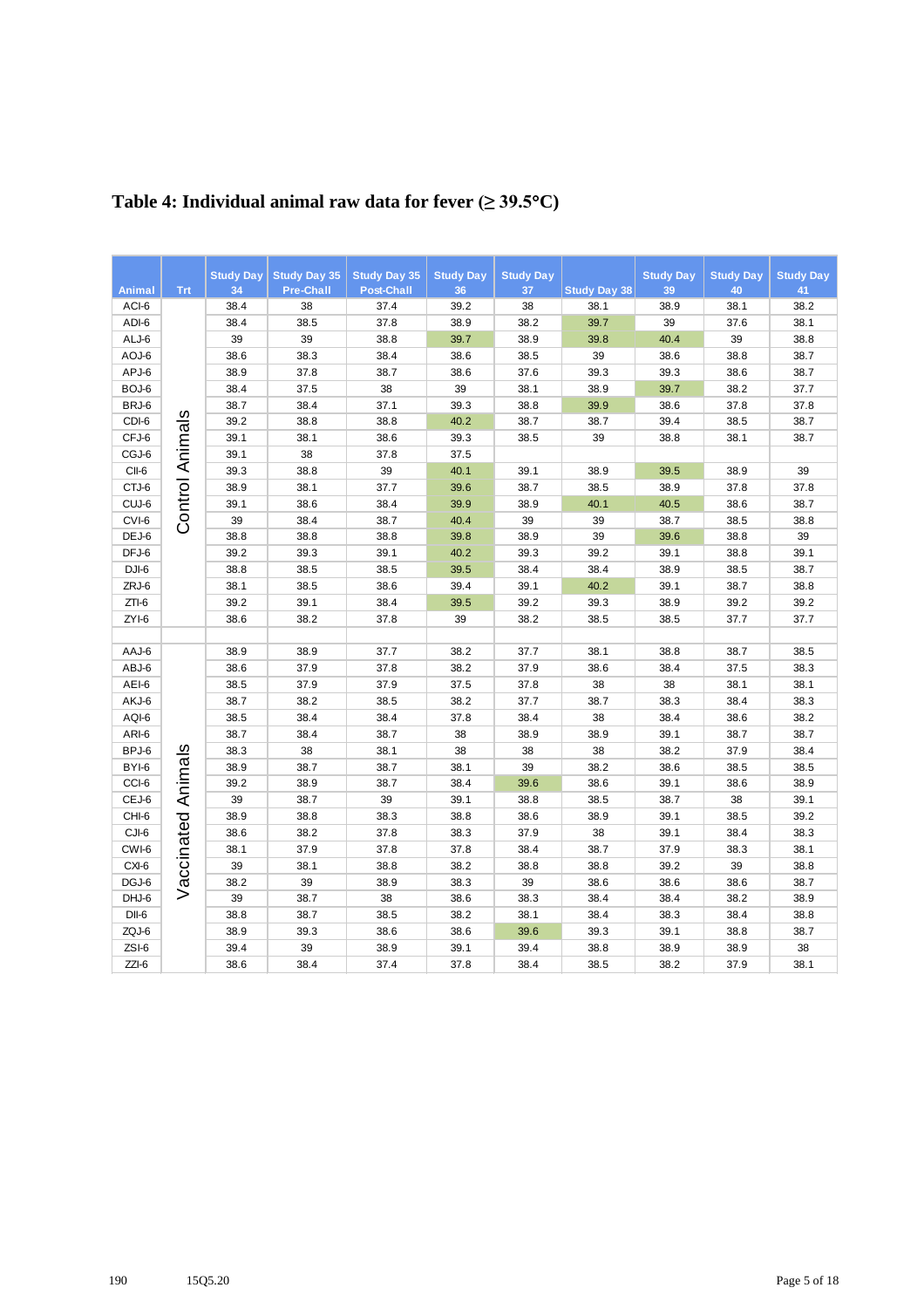|               |                        |                     |             |             |                      |                | Study Day Study Day |                  |             | <b>Study</b>     |             | <b>Study</b>   |           | <b>Study Day</b> |             | <b>Study</b>  |
|---------------|------------------------|---------------------|-------------|-------------|----------------------|----------------|---------------------|------------------|-------------|------------------|-------------|----------------|-----------|------------------|-------------|---------------|
| <b>Animal</b> | <b>Trt</b>             | <b>Study Day 34</b> |             |             | <b>Study Day 35</b>  |                | 36                  | 37               |             | <b>Day 38</b>    |             | <b>Day 39</b>  |           | 40               |             | <b>Day 41</b> |
|               |                        | <b>AM</b>           | <b>PM</b>   |             | Pre-Chall Post-Chall | <b>AM</b>      | <b>PM</b>           | <b>AM</b>        | <b>PM</b>   | <b>AM</b>        | <b>PM</b>   | <b>AM</b>      | <b>PM</b> | <b>AM</b>        | <b>PM</b>   | <b>AM</b>     |
| ACI-6         |                        | $\mathbf 0$         | $\mathbf 0$ | 0           | 0                    | 0              | 0                   | $\mathbf 0$      | 0           | 0                | 0           | 0              | 0         | 0                | 0           | $\pmb{0}$     |
| ADI-6         |                        | 0                   | 0           | $\mathbf 0$ | 0                    | 0              | $\mathbf 0$         | 0                | 0           | 0                | 0           | 0              | 0         | 0                | 0           | 0             |
| ALJ-6         |                        | 0                   | $\mathbf 0$ | 0           | 0                    | $\mathbf 0$    | 0                   | 0                | 0           | $\overline{1}$   | 0           | $\overline{1}$ | 0         | 0                | 0           | 0             |
| AOJ-6         |                        | 0                   | 0           | 0           | 0                    | $\mathbf 0$    | $\mathbf 0$         | $\mathbf 0$      | 0           | $\overline{1}$   | 0           | 0              | 0         | 0                | 0           | $\pmb{0}$     |
| APJ-6         |                        | 0                   | $\mathbf 0$ | 0           | 0                    | 0              | 0                   | $\mathbf 0$      | 0           | $\mathbf{1}$     | 0           | 0              | 0         | 0                | 0           | $\pmb{0}$     |
| BOJ-6         |                        | $\mathbf 0$         | 0           | 0           | 0                    | $\mathbf 0$    | $\mathbf 0$         | $\mathbf 0$      | 0           | 0                | 0           | 0              | 0         | 0                | 0           | 0             |
| BRJ-6         |                        | 0                   | 0           | 0           | $\pmb{0}$            | $\mathbf 0$    | $\mathbf 0$         | $\mathbf 0$      | $\mathbf 0$ | $\overline{1}$   | 0           | 0              | 0         | 0                | 0           | 0             |
| CDI-6         |                        | $\mathbf 0$         | $\mathbf 0$ | 0           | 0                    | $\mathbf 0$    | $\mathbf 0$         | 0                | 0           | 0                | 0           | 0              | 0         | 0                | 0           | 0             |
| CFJ-6         |                        | $\mathbf 0$         | $\mathbf 0$ | 0           | 0                    | 0              | 0                   | 0                | 0           | 0                | 0           | 0              | 0         | 0                | 0           | 0             |
| CGJ-6         |                        | $\mathbf 0$         | $\mathbf 0$ | 0           | 0                    | $\mathbf 0$    | $\overline{1}$      |                  |             |                  |             |                |           |                  |             |               |
| CII-6         |                        | $\mathbf 0$         | 0           | 0           | 0                    | $\mathbf 0$    | 0                   | 0                | 0           | 0                | 0           | 0              | 0         | 0                | 0           | 0             |
| CTJ-6         | <b>Control Animals</b> | 0                   | 0           | 0           | 0                    | $\mathbf 0$    | 0                   | 0                | 0           | $\overline{1}$   | 0           | 0              | 0         | 0                | 0           | 0             |
| CUJ-6         |                        | 0                   | 0           | 0           | 0                    | $\overline{1}$ | 0                   | $\mathbf 0$      | 0           | $\overline{2}$   | 0           | $\overline{2}$ | 0         | 0                | 0           | 0             |
| CVI-6         |                        | 0                   | 0           | 0           | 0                    | 0              | 0                   | 0                | 0           | $\mathbf{1}$     | 0           | 0              | 0         | 0                | 0           | 0             |
| DEJ-6         |                        | 0                   | $\mathbf 0$ | 0           | $\pmb{0}$            | 0              | $\mathbf 0$         | $\mathbf 0$      | 0           | 0                | 0           | 0              | 0         | 0                | 0           | $\pmb{0}$     |
| DFJ-6         |                        | 0                   | $\mathbf 0$ | 0           | 0                    | $\mathbf 0$    | $\mathbf 0$         | 0                | 0           | 0                | 0           | 0              | 0         | 0                | 0           | 0             |
| $DJI-6$       |                        | 0                   | $\mathbf 0$ | 0           | 0                    | 0              | $\mathbf 0$         | 0                | 0           | 0                | 0           | 0              | 0         | 0                | 0           | 0             |
| ZRJ-6         |                        | 0                   | $\mathbf 0$ | 0           | 0                    | $\mathbf 0$    | $\mathbf 0$         | 0                | 0           | $\overline{1}$   | 0           | 0              | 0         | $\mathbf 0$      | 0           | 0             |
| $ZTI-6$       |                        | 0                   | 0           | 0           | 0                    | 0              | 0                   | 0                | 0           | 0                | 0           | 0              | 0         | 0                | 0           | 0             |
| ZYI-6         |                        | $\mathbf 0$         | 0           | 0           | $\mathbf 0$          | $\mathbf 0$    | $\mathbf 0$         | 0                | $\mathbf 0$ | $\overline{1}$   | 0           | 0              | 0         | 0                | 0           | 0             |
|               |                        |                     |             |             |                      |                |                     |                  |             |                  |             |                |           |                  |             |               |
| AAJ-6         |                        | 0                   | 0           | 0           | $\pmb{0}$            | 0              | 0                   | 0                | 0           | 0                | 0           | 0              | 0         | 0                | 0           | $\pmb{0}$     |
| ABJ-6         |                        | 0                   | 0           | 0           | 0                    | 0              | 0                   | $\mathbf 0$      | 0           | 0                | 0           | 0              | 0         | 0                | 0           | 0             |
| AEI-6         |                        | 0                   | 0           | 0           | 0                    | 0              | $\mathbf 0$         | 0                | 0           | 0                | 0           | 0              | 0         | 0                | 0           | $\pmb{0}$     |
| AKJ-6         |                        | 0                   | $\mathbf 0$ | 0           | 0                    | $\mathbf 0$    | 0                   | $\mathbf 0$      | 0           | 0                | 0           | 0              | 0         | 0                | 0           | 0             |
| AQI-6         |                        | 0                   | $\mathbf 0$ | 0           | 0                    | 0              | $\mathbf 0$         | 0                | 0           | 0                | 0           | 0              | 0         | 0                | 0           | 0             |
| ARI-6         |                        | 0                   | $\mathbf 0$ | 0           | 0                    | $\mathbf 0$    | $\mathbf 0$         | 0                | 0           | 0                | $\mathbf 0$ | 0              | 0         | 0                | 0           | 0             |
| BPJ-6         |                        | $\mathbf 0$         | $\mathbf 0$ | 0           | $\pmb{0}$            | $\mathbf 0$    | $\mathbf 0$         | 0                | 0           | 0                | 0           | 0              | 0         | 0                | 0           | 0             |
| BYI-6         |                        | 0                   | 0           | 0           | 0                    | $\mathbf 0$    | $\mathbf 0$         | 0                | 0           | 0                | 0           | 0              | 0         | 0                | 0           | 0             |
| CCI-6         |                        | $\mathbf 0$         | 0           | 0           | 0                    | 0              | 0                   | 0                | 0           | 0                | 0           | 0              | 0         | 0                | 0           | 0             |
| CEJ-6         | ed Animals             | 0                   | 0           | 0           | 0                    | 0              | 0                   | 0                | 0           | 0                | 0           | 0              | 0         | 0                | 0           | 0             |
| CHI-6         |                        | $\mathbf 0$         | 0           | 0           | 0                    | 0              | 0                   | 0                | 0           | 0                | 0           | $\mathbf 0$    | 0         | 0                | 0           | 0             |
| CJI-6         |                        | $\mathbf 0$         | $\mathbf 0$ | 0           | 0                    | 0              | $\mathbf 0$         | $\pmb{0}$        | 0           | 0                | $\mathbf 0$ | $\pmb{0}$      | 0         | $\mathsf 0$      | $\mathbf 0$ | 0             |
| CWI-6         |                        | 0                   | $\mathbf 0$ | 0           | 0                    | 0              | 0                   | 0                | 0           | 0                | 0           | 0              | 0         | 0                | 0           | 0             |
| CXI-6         | Vaccinat               | $\pmb{0}$           | $\mathbf 0$ | 0           | $\mathbf 0$          | $\mathbf 0$    | $\mathbf 0$         | $\mathbf 0$      | 0           | $\mathbf 0$      | $\mathbf 0$ | $\mathbf 0$    | 0         | $\pmb{0}$        | $\mathbf 0$ | 0             |
| DGJ-6         |                        | $\mathbf 0$         | $\pmb{0}$   | $\mathbf 0$ | 0                    | $\mathbf 0$    | $\mathbf 0$         | $\mathbf 0$      | $\mathbf 0$ | $\mathbf 0$      | $\mathbf 0$ | 0              | 0         | $\mathbf 0$      | $\mathbf 0$ | 0             |
| DHJ-6         |                        | $\mathbf 0$         | $\pmb{0}$   | $\pmb{0}$   | 0                    | $\mathbf 0$    | 0                   | $\pmb{0}$        | 0           | $\mathbf 0$      | $\mathbf 0$ | $\mathbf 0$    | 0         | $\mathbf 0$      | $\mathbf 0$ | 0             |
| $DII-6$       |                        | $\mathbf 0$         | $\pmb{0}$   | $\mathbf 0$ | 0                    | $\pmb{0}$      | $\mathbf 0$         | $\mathbf 0$      | 0           | $\mathbf 0$      | $\mathbf 0$ | 0              | 0         | $\mathbf 0$      | 0           | 0             |
| ZQJ-6         |                        | $\mathbf 0$         | $\mathbf 0$ | $\pmb{0}$   | 0                    | 0              | $\mathbf 0$         | $\mathbf 0$      | 0           | $\mathbf 0$      | 0           | $\pmb{0}$      | 0         | $\pmb{0}$        | $\mathbf 0$ | $\mathbf 0$   |
| ZSI-6         |                        | $\mathbf 0$         | $\pmb{0}$   | $\mathbf 0$ | $\pmb{0}$            | 0              | $\pmb{0}$           | 0                | $\pmb{0}$   | 0                | 0           | $\pmb{0}$      | 0         | $\pmb{0}$        | 0           | 0             |
| $ZZI-6$       |                        | $\mathbf 0$         | $\mathbf 0$ | $\mathbf 0$ | $\mathbf 0$          | $\mathbf 0$    | $\mathbf 0$         | $\boldsymbol{0}$ | $\mathbf 0$ | $\boldsymbol{0}$ | 0           | $\mathbf 0$    | 0         | $\pmb{0}$        | 0           | 0             |

## **Table 5: Individual animal raw data for depression**

## **Depression:**

#### 0 – Absent

1 – Mild: Animal is slow to rise, lost interest in playing but still somewhat active

2 – Moderate: Animal is able to rise and move, but inactive other than to eat or drink

3 – Severe: Animal is recumbent, unable to rise, and refuses food and/or drink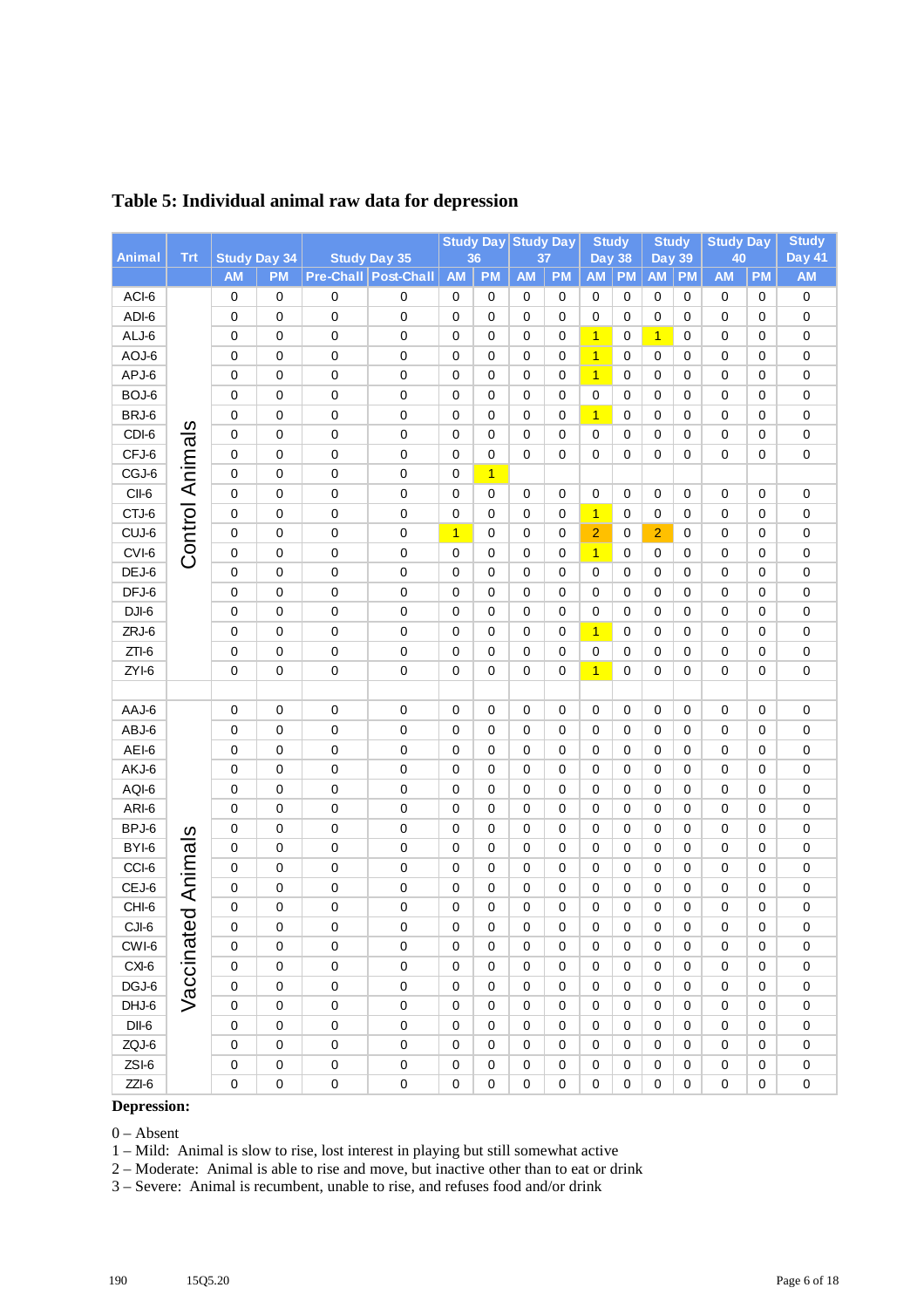| Animal  | <b>Trt</b>             | <b>Study Day</b><br>34 |           |                  |                     | 36             | <b>Study Day</b> | <b>Study Day</b><br>37 |                | <b>Study Day</b><br>38 |                | <b>Study Day</b><br>39 |                | <b>Study Day</b><br>40 |                | <b>Study</b><br>Day 41 |
|---------|------------------------|------------------------|-----------|------------------|---------------------|----------------|------------------|------------------------|----------------|------------------------|----------------|------------------------|----------------|------------------------|----------------|------------------------|
|         |                        |                        |           |                  | <b>Study Day 35</b> |                |                  |                        |                |                        |                |                        |                |                        |                |                        |
|         |                        | <b>AM</b>              | <b>PM</b> | <b>Pre-Chall</b> | <b>Post-Chall</b>   | <b>AM</b>      | <b>PM</b>        | <b>AM</b>              | <b>PM</b>      | <b>AM</b>              | <b>PM</b>      | <b>AM</b>              | <b>PM</b>      | <b>AM</b>              | <b>PM</b>      | <b>AM</b>              |
| ACI-6   |                        | 0                      | 0         | 0                | $\pmb{0}$           | $\pmb{0}$      | 0                | 0                      | 0              | $\overline{2}$         | 1              | $\overline{2}$         | 0              | $\overline{2}$         | 0              | $\overline{2}$         |
| ADI-6   |                        | 0                      | 0         | 0                | $\mathbf 0$         | $\mathbf{1}$   | 0                | 0                      | 1              | $\overline{2}$         | 0              | 1                      | 1              | 1                      | 0              | $\pmb{0}$              |
| ALJ-6   |                        | $\mathbf 0$            | 0         | 0                | $\pmb{0}$           | 1              | 0                | 0                      | $\overline{2}$ | $\overline{2}$         | $\overline{2}$ | $\overline{2}$         | $\overline{2}$ | $\overline{2}$         | 0              | 0                      |
| AOJ-6   |                        | $\mathbf 0$            | 0         | $\overline{2}$   | $\overline{2}$      | $\overline{2}$ | $\overline{2}$   | $\overline{2}$         | $\mathbf{1}$   | $\overline{2}$         | 0              | $\overline{2}$         | 0              | 0                      | 0              | $\overline{c}$         |
| APJ-6   |                        | $\mathbf 0$            | 0         | 0                | $\pmb{0}$           | 1              | 1                | 1                      | $\mathbf 0$    | $\overline{2}$         | 1              | 1                      | 0              | 0                      | 1              | $\mathbf 1$            |
| BOJ-6   |                        | $\mathbf 0$            | 0         | 0                | $\pmb{0}$           | 0              | 0                | 0                      | $\mathbf{1}$   | $\overline{2}$         | 1              | 3                      | 0              | 1                      | $\overline{2}$ | 0                      |
| BRJ-6   |                        | $\mathbf 0$            | 0         | 0                | $\pmb{0}$           | 1              | 0                | $\overline{2}$         | $\overline{2}$ | 3                      | 1              | $\overline{2}$         | $\overline{2}$ | 1                      | 1              | $\overline{c}$         |
| $CDI-6$ |                        | $\mathbf 0$            | 0         | 0                | $\pmb{0}$           | 1              | 1                | 0                      | $\mathbf 0$    | 1                      | $\overline{2}$ | 1                      | 1              | 0                      | 0              | $\overline{2}$         |
| CFJ-6   |                        | $\mathbf 0$            | 0         | 0                | $\pmb{0}$           | 0              | 0                | 0                      | 0              | 1                      | $\overline{2}$ | 1                      | $\mathbf 0$    | 0                      | 0              | $\overline{2}$         |
| CGJ-6   |                        | 0                      | 0         | 0                | $\pmb{0}$           | $\overline{2}$ | 0                |                        |                |                        |                |                        |                |                        |                |                        |
| CII-6   |                        | $\mathbf 0$            | 0         | 0                | $\pmb{0}$           | 1              | $\overline{2}$   | 0                      | 0              | 1                      | 1              | $\overline{2}$         | 1              | $\overline{2}$         | 0              | $\overline{2}$         |
| CTJ-6   |                        | $\mathbf 0$            | 0         | 0                | $\mathbf 0$         | 0              | 0                | 0                      | $\mathbf 0$    | 3                      | $\overline{2}$ | 3                      | 0              | $\overline{2}$         | 0              | 0                      |
| CUJ-6   |                        | 0                      | 0         | 0                | $\pmb{0}$           | 0              | 0                | 0                      | 0              | 3                      | $\overline{2}$ | 3                      | $\overline{2}$ | 3                      | 0              | 0                      |
| $CVI-6$ | <b>Control Animals</b> | 0                      | 0         | 0                | $\pmb{0}$           | 0              | 0                | 0                      | 0              | $\overline{2}$         | 1              | $\overline{2}$         | 1              | 0                      | $\overline{2}$ | 1                      |
| DEJ-6   |                        | $\mathbf 0$            | 0         | 0                | $\mathbf 0$         | 1              | $\overline{2}$   | 0                      | 1              | 3                      | $\overline{2}$ | 3                      | 0              | 1                      | 0              | 0                      |
| $DFJ-6$ |                        | 0                      | 0         | 0                | $\mathbf 0$         | 0              | 0                | 0                      | 0              | 1                      | 0              | 1                      | 1              | 0                      | 0              | 0                      |
| DJI-6   |                        | 0                      | 0         | 0                | $\mathbf 0$         | 0              | 1                | 1                      | 0              | $\mathbf 0$            | 0              | 1                      | 0              | 0                      | 0              | 0                      |
| ZRJ-6   |                        | 0                      | 0         | 0                | $\mathbf 0$         | 1              | 0                | 1                      | 0              | $\overline{2}$         | 0              | 1                      | $\overline{2}$ | 0                      | 0              | 0                      |
| $ZTI-6$ |                        | 0                      | 0         | 1                | $\mathbf 0$         | 1              | 0                | 0                      | 1              | 1                      | $\overline{2}$ | 1                      | $\overline{2}$ | 1                      | 0              | 1                      |
| $ZYI-6$ |                        | 0                      | 0         | 0                | $\mathbf 0$         | 1              | 0                | 0                      | 0              | 3                      | $\overline{2}$ | $\overline{2}$         | 1              | 0                      | 0              | $\overline{2}$         |
|         |                        |                        |           |                  |                     |                |                  |                        |                |                        |                |                        |                |                        |                |                        |
| AAJ-6   |                        | 0                      | 0         | 0                | 1                   | 0              | $\overline{2}$   | 0                      | 0              | 1                      | $\mathbf 0$    | 1                      | $\mathbf 0$    | 0                      | 0              | 0                      |
| ABJ-6   |                        | 1                      | 0         | 0                | $\mathbf 0$         | 0              | 0                | 0                      | 0              | $\mathbf 0$            | 0              | $\mathbf 0$            | $\mathbf 0$    | 0                      | 0              | 0                      |
| AEI-6   |                        | 0                      | 0         | 0                | $\mathbf 0$         | 0              | 0                | 0                      | 0              | 0                      | 0              | 0                      | $\mathbf 0$    | 0                      | 0              | 0                      |
| AKJ-6   |                        | 0                      | 0         | 0                | $\mathbf 0$         | 0              | 0                | 0                      | 0              | 0                      | 0              | 0                      | $\mathbf 0$    | 0                      | 0              | 0                      |
| AQI-6   |                        | 1                      | 0         | 1                | $\mathbf 0$         | 0              | 0                | 0                      | 0              | 1                      | 0              | 1                      | $\mathbf 0$    | 1                      | 0              | 0                      |
| ARI-6   |                        | $\mathbf 0$            | 0         | 0                | $\mathbf 0$         | 0              | 1                | 1                      | 0              | 0                      | $\mathbf 0$    | 1                      | $\mathbf 0$    | 0                      | $\mathbf 0$    | $\overline{2}$         |
| BPJ-6   | $\overline{\omega}$    | $\mathbf 0$            | 0         | 0                | $\mathbf 0$         | 0              | 0                | 0                      | 0              | 1                      | $\mathbf 0$    | 1                      | $\mathbf 0$    | 0                      | 0              | 0                      |
| BYI-6   |                        | $\mathbf{1}$           | 0         | 0                | $\mathbf 0$         | 0              | 0                | 0                      | 0              | $\mathbf 0$            | $\mathbf 0$    | $\mathbf 0$            | $\mathbf 0$    | 0                      | 0              | 0                      |
| CCI-6   | Animal                 | $\mathbf 0$            | 0         | 0                | $\mathbf 0$         | 0              | 0                | 0                      | 0              | 0                      | $\mathbf 0$    | 1                      | $\mathbf 0$    | 0                      | 0              | 0                      |
| CEJ-6   |                        | 0                      | 0         | 0                | $\mathbf 0$         | 0              | 0                | 0                      | 0              | 1                      | $\mathbf 0$    | 1                      | $\mathbf 0$    | 0                      | 0              | 0                      |
| CHI-6   |                        | 0                      | 0         | 1                | $\mathbf 0$         | 0              | 0                | 0                      | 0              | 0                      | 0              | 1                      | $\mathbf 0$    | 0                      | 0              | 1                      |
| CJI-6   | ated                   | 1                      | 0         | 0                | $\mathbf 0$         | 0              | 0                | 0                      | 0              | 1                      | 0              | $\overline{2}$         | 0              | 0                      | 0              | $\pmb{0}$              |
| CWI-6   |                        | 0                      | 0         | 0                | 0                   | 0              | 0                | 0                      | $\mathbf 0$    | 1                      | $\mathbf 0$    | $\mathbf 0$            | $\mathbf 0$    | 0                      | 0              | 0                      |
| CXI-6   | Vaccin                 | 0                      | 0         | 0                | 0                   | 0              | 0                | 0                      | 0              | $\mathbf 0$            | $\mathbf 0$    | 0                      | 0              | 0                      | 0              | 0                      |
| DGJ-6   |                        | $\mathbf 0$            | 0         | 0                | $\mathbf 0$         | 0              | 0                | 0                      | 0              | 0                      | $\mathbf 0$    | 0                      | $\mathbf 0$    | 0                      | 0              | $\pmb{0}$              |
| DHJ-6   |                        | $\mathbf{1}$           | 0         | 0                | $\mathbf 0$         | 0              | 0                | 0                      | 0              | 0                      | $\mathbf 0$    | 0                      | 0              | 0                      | 0              | 0                      |
| DII-6   |                        | 0                      | 0         | 0                | $\mathbf 0$         | 0              | 0                | $\mathbf 0$            | 0              | 1                      | $\mathbf 0$    | 0                      | $\mathbf 0$    | 0                      | 0              | $\mathsf 0$            |
| ZQJ-6   |                        | $\mathbf 0$            | 0         | 0                | $\mathbf 0$         | 0              | 0                | $\mathbf 0$            | $\mathsf 0$    | $\mathbf 0$            | $\mathbf 0$    | 0                      | $\mathbf 0$    | 0                      | 0              | $\mathsf 0$            |
| ZSI-6   |                        | 0                      | 0         | 0                | $\mathbf 0$         | $\pmb{0}$      | 0                | $\pmb{0}$              | $\mathsf 0$    | 1                      | $\mathbf 0$    | 1                      | 0              | 0                      | 0              | $\pmb{0}$              |
| $ZZI-6$ |                        | 0                      | 0         | 0                | $\pmb{0}$           | $\mathsf 0$    | 0                | $\pmb{0}$              | $\mathsf 0$    | $\mathbf 0$            | 0              | 0                      | 0              | $\mathbf{1}$           | 0              | $\mathbf 0$            |

### **Table 6: Individual animal raw data for nasal discharge**

#### **Nasal Discharge:**

0 – Absent (includes normal, moist nose)

1 – Mild: Serous (clear, watery) discharge, must be extending approximately ½ way down the nasal philtrim

2 – Moderate: Serous extending more than ½ way down the nasal philtrim, or evidence of mucopurulent discharge 3 – Severe: Mucopurulent discharge extending more than ½ way down the nasal philtrim, or bloody, or a

combination of mucopurulent and bloody discharge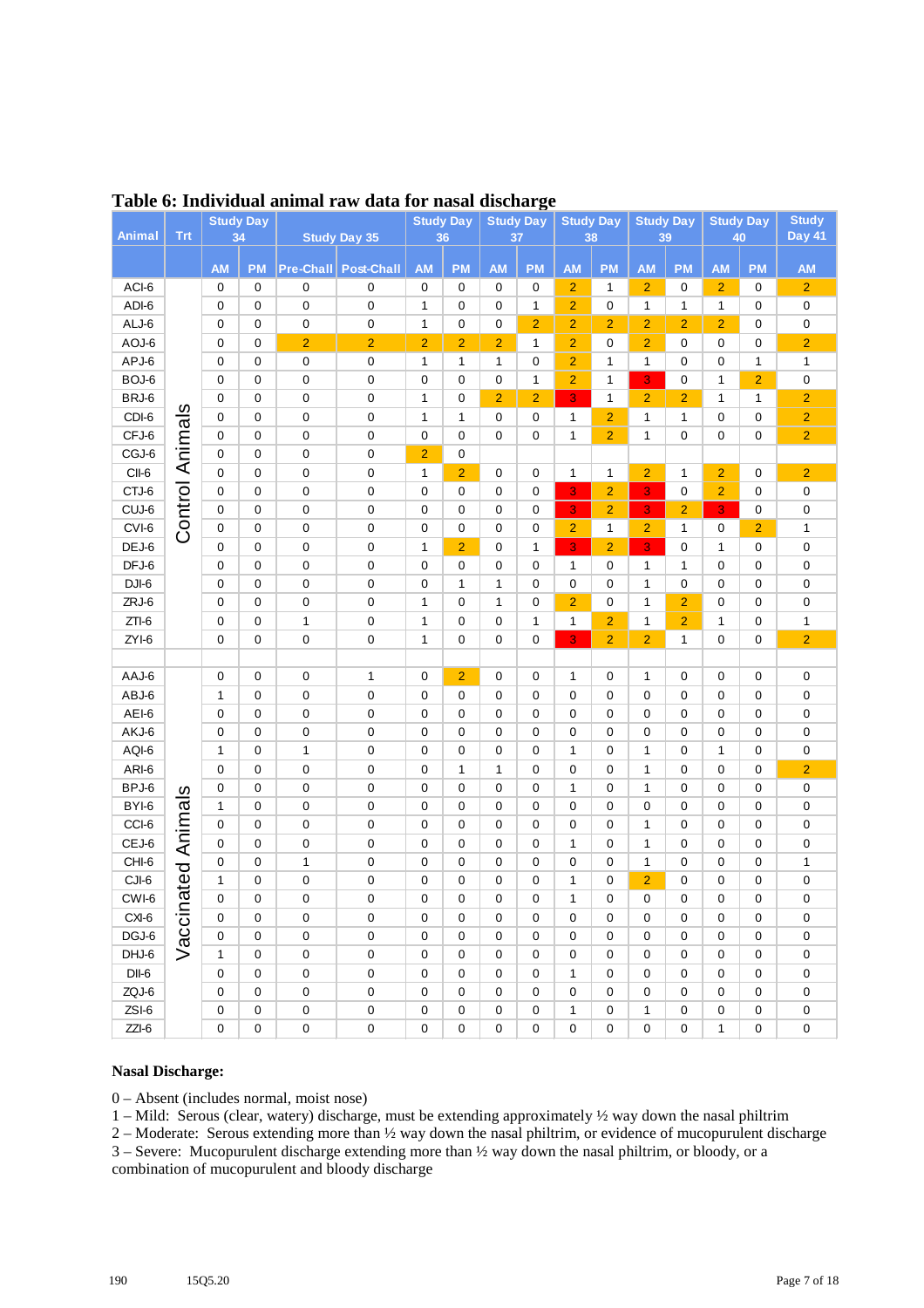|                |           | <b>Study</b>             |             |                        |                     |                         | <b>Study</b>   |                            | <b>Study</b>   |                | <b>Study</b>   | <b>Study</b>   |             | <b>Study</b>               |                | <b>Study</b>             |
|----------------|-----------|--------------------------|-------------|------------------------|---------------------|-------------------------|----------------|----------------------------|----------------|----------------|----------------|----------------|-------------|----------------------------|----------------|--------------------------|
| <b>Animal</b>  | Trt       | <b>Day 34</b>            |             |                        | <b>Study Day 35</b> | <b>Day 36</b>           |                | <b>Day 37</b>              |                | <b>Day 38</b>  |                | <b>Day 39</b>  |             | <b>Day 40</b>              |                | <b>Day 41</b>            |
|                |           | <b>AM</b>                | <b>PM</b>   | Pre-<br><b>Chall</b>   | <b>Post-Chall</b>   | <b>AM</b>               | <b>PM</b>      | <b>AM</b>                  | <b>PM</b>      | <b>AM</b>      | <b>PM</b>      | <b>AM</b>      | <b>PM</b>   | <b>AM</b>                  | <b>PM</b>      | <b>AM</b>                |
| ACI-6          |           | $\pmb{0}$                | 0           | $\pmb{0}$              | 0                   | 0                       | 0              | 0                          | 0              | 0              | 0              | 0              | 0           | $\mathbf 0$                | 0              | $\mathsf 0$              |
| ADI-6          |           | $\mathbf 0$              | 0           | $\mathbf 0$            | $\pmb{0}$           | $\mathbf 0$             | 0              | $\mathbf 0$                | 0              | $\mathbf 0$    | 0              | 0              | 0           | $\mathbf 0$                | 0              | $\mathsf 0$              |
| ALJ-6          |           | 0                        | $\mathbf 0$ | 0                      | $\mathbf 0$         | $\mathbf 0$             | 0              | $\mathbf 0$                | 0              | $\pmb{0}$      | 0              | $\overline{2}$ | $\mathbf 0$ | $\mathbf 0$                | 0              | $\mathbf 0$              |
| AOJ-6          |           | 0                        | $\mathbf 0$ | 0                      | $\boldsymbol{0}$    | $\overline{\mathbf{3}}$ | 0              | $\mathbf 0$                | 0              | $\mathbf 0$    | $\mathbf 0$    | 0              | 0           | $\mathbf 0$                | 0              | $\mathbf 0$              |
| APJ-6          |           | 0                        | $\mathbf 0$ | 0                      | 0                   | 0                       | 0              | $\mathbf 0$                | $\overline{2}$ | $\overline{2}$ | 0              | 0              | 0           | $\mathbf 0$                | 0              | $\overline{2}$           |
| BOJ-6          |           | 0                        | 0           | $\pmb{0}$              | 0                   | 0                       | 0              | $\mathbf 0$                | 0              | $\mathbf 0$    | 0              | $\overline{2}$ | $\mathbf 0$ | $\mathbf 0$                | 0              | $\mathbf 0$              |
| BRJ-6          |           | 0                        | 0           | $\pmb{0}$              | 0                   | 0                       | 0              | 0                          | 0              | $\mathbf 0$    | 0              | 0              | $\mathbf 0$ | $\mathbf 0$                | 0              | $\mathbf 0$              |
| CDI-6          |           | $\mathbf 0$              | $\mathbf 0$ | $\pmb{0}$              | 0                   | 0                       | 0              | $\mathbf 0$                | 0              | 0              | 0              | 0              | 0           | $\mathbf 0$                | $\overline{2}$ | $\mathbf 0$              |
| CFJ-6          | Animals   | 0                        | 0           | 0                      | 0                   | $\mathbf 0$             | 0              | $\mathbf 0$                | 0              | 0              | 0              | $\mathbf 0$    | 0           | $\mathbf 0$                | 0              | $\mathbf 0$              |
| CGJ-6          |           | 0                        | 0           | 0                      | 0                   | 3                       | 3              |                            |                |                |                |                |             |                            |                |                          |
| CII-6          |           | 0                        | 0           | $\pmb{0}$              | $\pmb{0}$           | $\overline{2}$          | 3              | $\overline{2}$             | 0              | $\mathbf 0$    | $\overline{2}$ | $\overline{2}$ | $\mathbf 0$ | $\mathbf 0$                | $\pmb{0}$      | $\pmb{0}$                |
| CTJ-6          |           | 0                        | 0           | 0                      | $\pmb{0}$           | $\overline{2}$          | $\overline{2}$ | 0                          | 0              | $\overline{2}$ | 0              | 0              | 0           | 0                          | 0              | $\pmb{0}$                |
| CUJ-6          | Control   | $\mathbf 0$              | $\mathbf 0$ | $\pmb{0}$              | $\pmb{0}$           | 0                       | 0              | $\mathbf 0$                | 0              | 0              | 0              | $\overline{2}$ | $\mathbf 0$ | $\mathbf 0$                | 0              | $\mathbf 0$              |
| CVI-6          |           | $\mathbf 0$              | 0           | 0                      | 0                   | $\mathbf 0$             | 0              | $\mathbf 0$                | 0              | 0              | 0              | 0              | 0           | $\mathbf 0$                | 0              | $\mathbf 0$              |
| DEJ-6          |           | 0                        | 0           | 0                      | 0                   | 0                       | 0              | 0                          | 0              | $\overline{2}$ | 0              | 0              | 0           | 0                          | 0              | $\pmb{0}$                |
| DFJ-6          |           | 0                        | $\mathbf 0$ | 0                      | 0                   | $\mathbf 0$             | 0              | $\mathbf 0$                | 0              | 0              | 0              | $\mathbf 0$    | 0           | $\mathbf 0$                | 0              | $\mathbf 0$              |
| DJI-6          |           | 0                        | 0           | 0                      | 0                   | 0                       | 0              | $\mathbf 0$                | 0              | 0              | 0              | 0              | 0           | $\mathbf 0$                | 0              | $\mathbf 0$              |
| ZRJ-6          |           | 0                        | 0           | $\pmb{0}$              | 0                   | 0                       | 0              | $\mathbf 0$                | 0              | $\overline{2}$ | 0              | 0              | 0           | $\mathbf 0$                | 0              | $\mathbf 0$              |
| $ZTI-6$        |           | 0                        | 0           | 0                      | $\boldsymbol{0}$    | $\mathbf 0$             | 0              | $\mathbf 0$                | 0              | 0              | 0              | 0              | 0           | $\mathbf 0$                | 0              | $\overline{a}$           |
| ZYI-6          |           | $\mathbf 0$              | $\mathbf 0$ | 0                      | 0                   | 0                       | 0              | $\mathbf 0$                | 0              | $\pmb{0}$      | 0              | $\mathbf 0$    | 0           | $\mathbf 0$                | 0              | $\pmb{0}$                |
|                |           |                          |             |                        |                     |                         |                |                            |                |                |                |                |             |                            |                |                          |
| AAJ-6          |           | 0                        | 0           | $\pmb{0}$              | $\pmb{0}$           | $\mathbf 0$             | 0              | $\pmb{0}$                  | 0              | $\pmb{0}$      | $\mathbf 0$    | 0              | $\,0\,$     | $\pmb{0}$                  | 0              | $\pmb{0}$                |
| ABJ-6          |           | 0                        | 0           | 0                      | $\pmb{0}$           | 0                       | 0              | 0                          | 0              | 0              | 0              | 0              | $\mathbf 0$ | $\mathbf 0$                | 0              | $\pmb{0}$                |
| AEI-6          |           | $\mathbf 0$              | $\mathbf 0$ | $\pmb{0}$              | $\mathbf 0$         | $\mathbf 0$             | 0              | $\mathbf 0$                | $\mathsf 0$    | $\mathbf 0$    | 0              | $\mathbf 0$    | $\mathbf 0$ | $\mathbf 0$                | 0              | $\mathbf 0$              |
| AKJ-6          |           | 0                        | 0           | 0                      | $\pmb{0}$           | 0                       | 0              | $\mathbf 0$                | 0              | 0              | 0              | 0              | 0           | $\pmb{0}$                  | 0              | $\mathbf 0$              |
| AQI-6          |           | 0                        | $\mathbf 0$ | 0                      | 0                   | 0                       | 0              | $\mathbf 0$                | 0              | $\mathbf 0$    | 0              | 0              | 0           | 0                          | 0              | $\mathbf 0$              |
| ARI-6          |           | $\mathbf 0$              | 0           | 0                      | 0                   | $\mathbf 0$             | 0              | $\mathbf 0$                | 0              | $\mathbf 0$    | $\mathbf 0$    | 0              | 0           | $\mathbf 0$                | 0              | $\mathbf 0$              |
| BPJ-6          |           | $\mathbf 0$              | 0           | $\pmb{0}$              | 0                   | 0                       | 0              | $\mathbf 0$                | 0              | $\mathbf 0$    | $\mathbf 0$    | 0              | 0           | $\mathbf 0$                | 0              | $\mathbf 0$              |
| BYI-6<br>CCI-6 |           | $\pmb{0}$<br>$\mathbf 0$ | 0<br>0      | $\pmb{0}$<br>$\pmb{0}$ | $\pmb{0}$<br>0      | $\Omega$<br>0           | 0<br>0         | $\mathbf 0$<br>$\mathbf 0$ | 0<br>0         | $\mathbf 0$    | 0<br>0         | 0<br>0         | 0<br>0      | $\mathbf 0$<br>$\mathbf 0$ | 0<br>0         | $\mathbf 0$<br>$\pmb{0}$ |
| CEJ-6          | Animals   | 0                        | 0           | 0                      | $\pmb{0}$           | 0                       | 0              | 0                          | 0              | 0<br>0         | 0              | 0              | 0           | 0                          | 0              | $\boldsymbol{0}$         |
| CHI-6          |           | 0                        | 0           | 0                      | 0                   | $\mathbf 0$             | 0              | 0                          | 0              | 0              | 0              | 0              | 0           | 0                          | 0              | $\mathbf 0$              |
| CJI-6          |           | $\pmb{0}$                | $\mathbf 0$ | $\mathbf 0$            | $\pmb{0}$           | $\mathbf 0$             | 0              | 0                          | 0              | $\mathbf 0$    | $\mathbf 0$    | $\pmb{0}$      | $\,0\,$     | 0                          | 0              | 0                        |
| CWI-6          |           | $\mathbf 0$              | 0           | $\mathbf 0$            | $\mathbf 0$         | 0                       | 0              | $\mathbf 0$                | 0              | 0              | 0              | 0              | 0           | 0                          | 0              | 0                        |
| CXI-6          | accinated | $\mathbf 0$              | $\mathbf 0$ | $\mathbf 0$            | $\mathsf{O}\xspace$ | $\mathbf 0$             | 0              | $\mathbf 0$                | 0              | $\mathbf 0$    | $\mathbf 0$    | $\mathbf 0$    | 0           | $\mathbf 0$                | 0              | $\mathsf 0$              |
| DGJ-6          |           | 0                        | 0           | $\mathbf 0$            | $\mathbf 0$         | $\mathbf 0$             | 0              | $\mathbf 0$                | 0              | 0              | 0              | 0              | $\mathbf 0$ | 0                          | $\mathbf 0$    | 0                        |
| DHJ-6          | $\gt$     | $\mathbf 0$              | $\mathbf 0$ | $\mathbf 0$            | $\mathbf 0$         | $\mathbf 0$             | 0              | 0                          | 0              | 0              | 0              | 0              | $\mathbf 0$ | 0                          | $\mathbf 0$    | 0                        |
| $DII-6$        |           | $\mathbf 0$              | $\mathbf 0$ | $\mathbf 0$            | $\mathbf 0$         | $\mathbf 0$             | 0              | $\mathbf 0$                | 0              | $\mathbf 0$    | $\mathbf 0$    | $\mathbf 0$    | $\mathbf 0$ | $\mathbf 0$                | $\mathbf 0$    | 0                        |
| ZQJ-6          |           | $\pmb{0}$                | $\mathbf 0$ | $\mathbf 0$            | 0                   | $\mathbf 0$             | 0              | 0                          | 0              | 0              | 0              | 0              | 0           | $\mathbf 0$                | $\mathbf 0$    | 0                        |
| ZSI-6          |           | $\mathbf 0$              | 0           | $\mathbf 0$            | 0                   | $\mathbf 0$             | 0              | 0                          | 0              | 0              | 0              | 0              | 0           | 0                          | 0              | 0                        |
| $ZZI-6$        |           | $\mathbf 0$              | 0           | $\pmb{0}$              | 0                   | $\mathbf 0$             | 0              | $\mathbf 0$                | 0              | 0              | $\mathbf 0$    | $\mathbf 0$    | 0           | $\mathbf 0$                | 0              | $\mathsf 0$              |

## **Table 7: Individual animal raw data for labored breathing**

#### **Labored breathing:**

0 – Absent

2 – Moderate: Small clicking, bubbling, or rattling sounds in the lung (Rales)

3 – Severe: Difficult or labored breathing; shortness of breath (Dyspnea)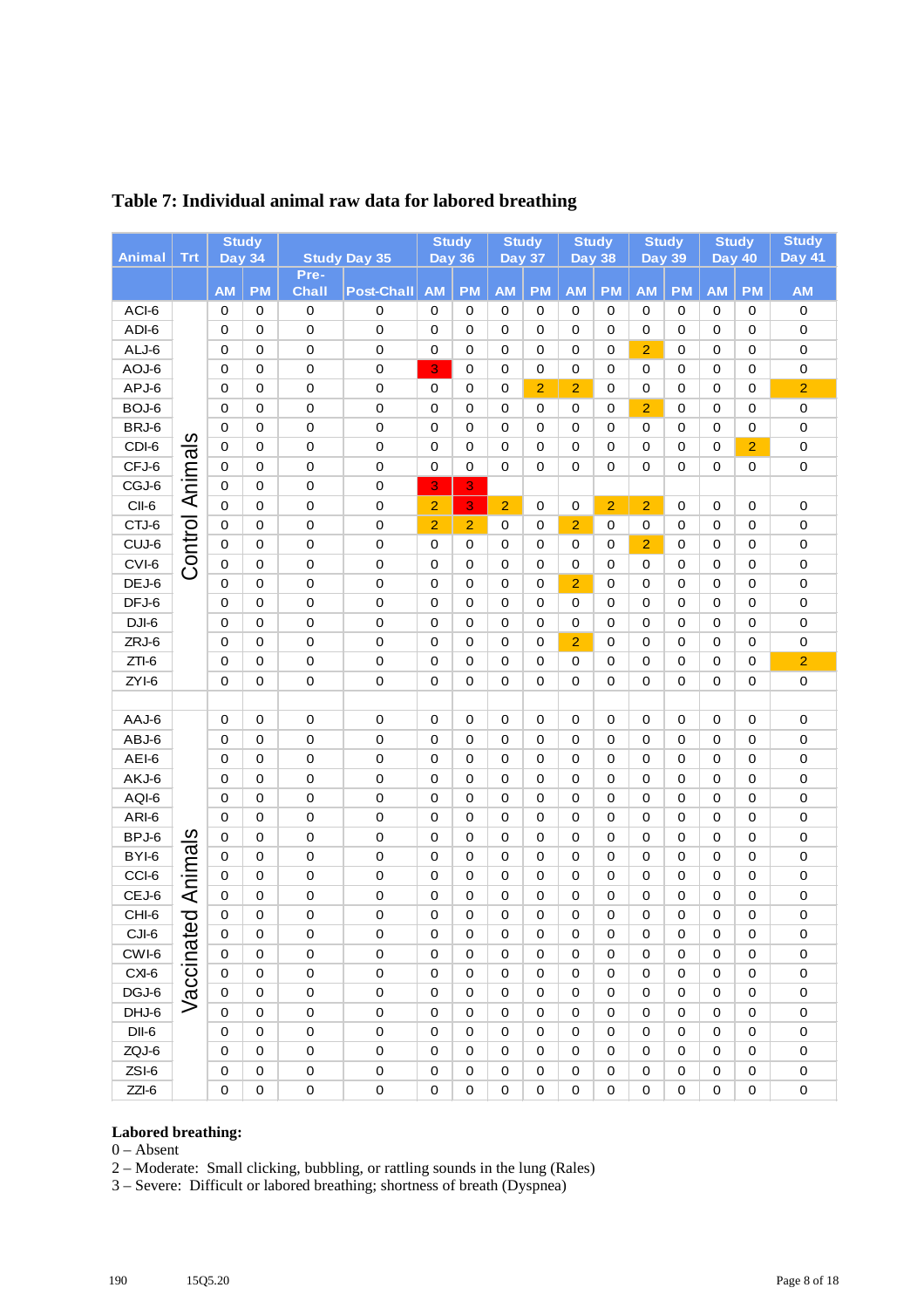|                |                         | <b>Study</b>  |             |                            |                       | <b>Study</b>   |                | <b>Study</b>   |                |                | <b>Study</b>   | <b>Study</b>   |                | <b>Study</b>   |                | <b>Study</b>           |
|----------------|-------------------------|---------------|-------------|----------------------------|-----------------------|----------------|----------------|----------------|----------------|----------------|----------------|----------------|----------------|----------------|----------------|------------------------|
| <b>Animal</b>  | Trt                     | <b>Day 34</b> |             | <b>Study Day 35</b>        |                       | <b>Day 36</b>  |                | <b>Day 37</b>  |                |                | <b>Day 38</b>  | <b>Day 39</b>  |                | <b>Day 40</b>  |                | <b>Day 41</b>          |
|                |                         | <b>AM</b>     | <b>PM</b>   | <b>Pre-Chall</b>           | Post-<br><b>Chall</b> | <b>AM</b>      | <b>PM</b>      | <b>AM</b>      | <b>PM</b>      | <b>AM</b>      | <b>PM</b>      | <b>AM</b>      | <b>PM</b>      | <b>AM</b>      | <b>PM</b>      | <b>AM</b>              |
| ACI-6          |                         | 0             | 0           | 0                          | $\mathbf 0$           | 0              | 0              | 0              | 0              | 0              | 0              | 0              | 0              | 0              | 0              | $\mathbf 0$            |
| ADI-6          |                         | 0             | 0           | $\mathbf 0$                | 0                     | 0              | 0              | 0              | $\overline{1}$ | 0              | 0              | 0              | $\overline{1}$ | 0              | 0              | $\mathbf 0$            |
| ALJ-6          |                         | 0             | $\mathbf 0$ | $\mathbf 0$                | $\mathbf 0$           | $\overline{1}$ | 0              | 0              | $\mathbf{1}$   | $\overline{1}$ | 0              | $\overline{1}$ | $\overline{1}$ | $\overline{2}$ | 0              | $\pmb{0}$              |
| AOJ-6          |                         | 0             | 0           | $\pmb{0}$                  | 0                     | $\overline{2}$ | 0              | $\overline{1}$ | 0              | 0              | 0              | 0              | 0              | 0              | $\overline{1}$ | $\pmb{0}$              |
| APJ-6          |                         | 0             | 0           | $\mathbf 0$                | $\mathbf 0$           | $\overline{2}$ | 0              | $\overline{1}$ | $\overline{1}$ | $\overline{1}$ | $\mathbf{1}$   | 0              | 0              | 0              | 0              | 0                      |
| BOJ-6          |                         | 0             | 0           | $\mathbf 0$                | $\mathbf 0$           | 0              | 0              | 0              | 0              | 0              | 0              | $\overline{2}$ | 0              | 0              | 0              | $\pmb{0}$              |
| BRJ-6          |                         | 0             | 0           | $\mathbf 0$                | $\mathbf 0$           | 0              | 0              | 0              | 0              | 0              | $\overline{1}$ | 0              | $\overline{1}$ | 0              | 0              | $\mathbf 0$            |
| CDI-6          | $\boldsymbol{\omega}$   | 0             | 0           | $\pmb{0}$                  | $\mathbf 0$           | $\mathbf 0$    | 0              | $\mathbf 0$    | 0              | 0              | 0              | 0              | $\overline{2}$ | $\mathbf 0$    | 0              | 0                      |
| CFJ-6          | Animal                  | 0             | 0           | $\pmb{0}$                  | $\mathbf 0$           | 0              | 0              | 0              | 0              | 0              | $\overline{1}$ | 0              | $\overline{2}$ | $\overline{1}$ | 0              | $\mathbf 0$            |
| CGJ-6          |                         | 0             | 0           | $\mathbf 0$                | 0                     | $\overline{1}$ | $\overline{2}$ |                |                |                |                |                |                |                |                |                        |
| CII-6          |                         | 0             | 0           | $\mathbf 0$                | 0                     | 0              | 0              | 0              | 0              | 0              | $\overline{1}$ | $\overline{2}$ | $\overline{2}$ | $\overline{2}$ | 0              | $\overline{2}$         |
| CTJ-6          | Control                 | 0             | 0           | $\pmb{0}$                  | 0                     | 0              | 3              | 0              | 0              | 0              | 0              | 0              | 0              | 0              | 0              | $\pmb{0}$              |
| CUJ-6          |                         | 0             | 0           | 0                          | 0                     | 0              | 0              | 0              | 0              | $\overline{1}$ | 0              | $\overline{2}$ | 0              | 0              | 0              | $\pmb{0}$              |
| CVI-6          |                         | 0             | 0           | 0                          | 0                     | 0              | $\overline{2}$ | 0              | $\overline{1}$ | 0              | 0              | 0              | $\overline{1}$ | 0              | 0              | $\mathbf 0$            |
| DEJ-6          |                         | 0             | 0           | 0                          | 0                     | 0              | 0              | 0              | 0              | $\overline{1}$ | 0              | 0              | $\overline{2}$ | 0              | 0              | $\mathbf 0$            |
| DFJ-6          |                         | 0             | 0           | 0                          | $\mathbf 0$           | 0              | 0              | 0              | 0              | 0              | 0              | 0              | 0              | $\mathbf 0$    | 0              | $\mathbf 0$            |
| $DJI-6$        |                         | 0             | 0           | $\mathbf 0$                | 0                     | $\mathbf 0$    | $\overline{2}$ | 0              | 0              | 0              | 0              | 0              | $\overline{2}$ | 0              | $\overline{2}$ | $\mathbf 0$            |
| ZRJ-6          |                         | 0             | 0           | 0                          | 0                     | 0              | $\overline{2}$ | 0              | 0              | $\overline{1}$ | 0              | 0              | 0              | 0              | 0              | $\mathbf 0$            |
| $ZTI-6$        |                         | 0             | 0           | $\pmb{0}$                  | 0                     | 0              | $\overline{2}$ | 0              | $\overline{2}$ | 0              | $\overline{2}$ | 0              | 0              | 0              | 0              | 0                      |
| $ZYI-6$        |                         | 0             | 0           | $\pmb{0}$                  | $\mathbf 0$           | 0              | 0              | 0              | 0              | 0              | 0              | 0              | 0              | 0              | 0              | $\pmb{0}$              |
|                |                         |               |             |                            |                       |                |                |                |                |                |                |                |                |                |                |                        |
| AAJ-6          |                         | 0             | 0           | $\mathbf 0$                | 0                     | 0              | 0              | 0              | 0              | 0              | 0              | 0              | 0              | 0              | 0              | 0                      |
| ABJ-6          |                         | 0             | 0           | 0                          | $\mathbf 0$           | 0              | 0              | 0              | 0              | 0              | 0              | 0              | $\mathbf 0$    | 0              | 0              | $\pmb{0}$              |
| AEI-6          |                         | 0             | 0           | $\mathbf 0$                | $\mathbf 0$           | 0              | 0              | 0              | 0              | 0              | 0              | 0              | 0              | 0              | 0              | 0                      |
| AKJ-6          |                         | 0             | 0           | $\pmb{0}$                  | $\mathbf 0$           | 0              | 0              | 0              | 0              | 0              | 0              | 0              | 0              | $\mathbf 0$    | 0              | 0                      |
| AQI-6          |                         | 0             | 0           | $\pmb{0}$                  | $\mathbf 0$           | 0              | 0              | 0              | 0              | 0              | 0              | 0              | 0              | $\mathbf 0$    | 0              | 0                      |
| ARI-6          |                         | 0             | 0           | $\mathbf 0$                | 0                     | 0              | 0              | 0              | 0              | 0              | 0              | 0              | 0              | 0              | 0              | $\mathbf 0$            |
| BPJ-6          | $\overline{\mathbf{5}}$ | 0             | 0           | $\mathbf 0$                | 0                     | 0              | 0              | 0              | 0              | 0              | 0              | 0              | 0              | 0              | 0              | $\pmb{0}$              |
| BYI-6<br>CCI-6 | Anima                   | 0             | 0           | $\mathbf 0$                | $\mathbf 0$           | 0              | 0              | 0              | 0              | 0              | 0              | 0              | 0              | 0              | 0              | 0                      |
| CEJ-6          |                         | 0<br>0        | 0<br>0      | $\mathbf 0$<br>$\mathbf 0$ | 0<br>0                | 0<br>0         | 0<br>0         | 0<br>0         | 0<br>0         | 0<br>0         | 0<br>0         | 0<br>0         | 0<br>0         | 0<br>0         | 0<br>0         | $\pmb{0}$<br>$\pmb{0}$ |
| CHI-6          | ರ                       | 0             | 0           | 0                          | $\mathbf 0$           | 0              | 0              | $\mathbf 0$    | 0              | 0              | 0              | 0              | 0              | $\mathbf 0$    | 0              | 0                      |
| CJI-6          | Ф                       | 0             | 0           | $\Omega$                   | 0                     | 0              | 0              | 0              | 0              | 0              | 0              | 0              | 0              | $\pmb{0}$      | 0              | 0                      |
| CWI-6          |                         | 0             | 0           | 0                          | 0                     | 0              | 0              | 0              | 0              | 0              | 0              | 0              | 0              | 0              | 0              | 0                      |
| CXI-6          |                         | 0             | 0           | $\mathbf 0$                | $\mathbf 0$           | 0              | 0              | 0              | 0              | 0              | 0              | 0              | 0              | $\mathbf 0$    | 0              | 0                      |
| DGJ-6          | accina                  | 0             | 0           | $\pmb{0}$                  | $\mathbf 0$           | 0              | 0              | 0              | 0              | 0              | 0              | 0              | 0              | 0              | 0              | 0                      |
| DHJ-6          |                         | 0             | 0           | $\mathbf 0$                | $\mathbf 0$           | $\mathbf 0$    | 0              | $\mathbf 0$    | 0              | 0              | 0              | 0              | 0              | $\mathbf 0$    | 0              | 0                      |
| $DII-6$        |                         | 0             | 0           | 0                          | $\mathbf 0$           | 0              | $\mathbf 0$    | 0              | 0              | 0              | 0              | 0              | 0              | 0              | 0              | 0                      |
| ZQJ-6          |                         | 0             | 0           | 0                          | $\mathbf 0$           | 0              | 0              | 0              | 0              | 0              | 0              | 0              | 0              | 0              | 0              | $\pmb{0}$              |
| ZSI-6          |                         | 0             | 0           | 0                          | $\pmb{0}$             | 0              | 0              | 0              | 0              | 0              | 0              | 0              | 0              | 0              | 0              | 0                      |
|                |                         |               |             |                            |                       |                |                |                |                |                |                |                |                |                |                |                        |

## **Table 8: Individual animal raw data for retching**

**Retching:** incoercible and unsuccessful attempts to vomit

0 – Absent

1 – Mild: Animal retches or vomits once briefly or occasionally

2 – Moderate: Animal retches or vomits for a prolonged period

3 – Severe: Animal retches or vomits multiple times for a prolonged period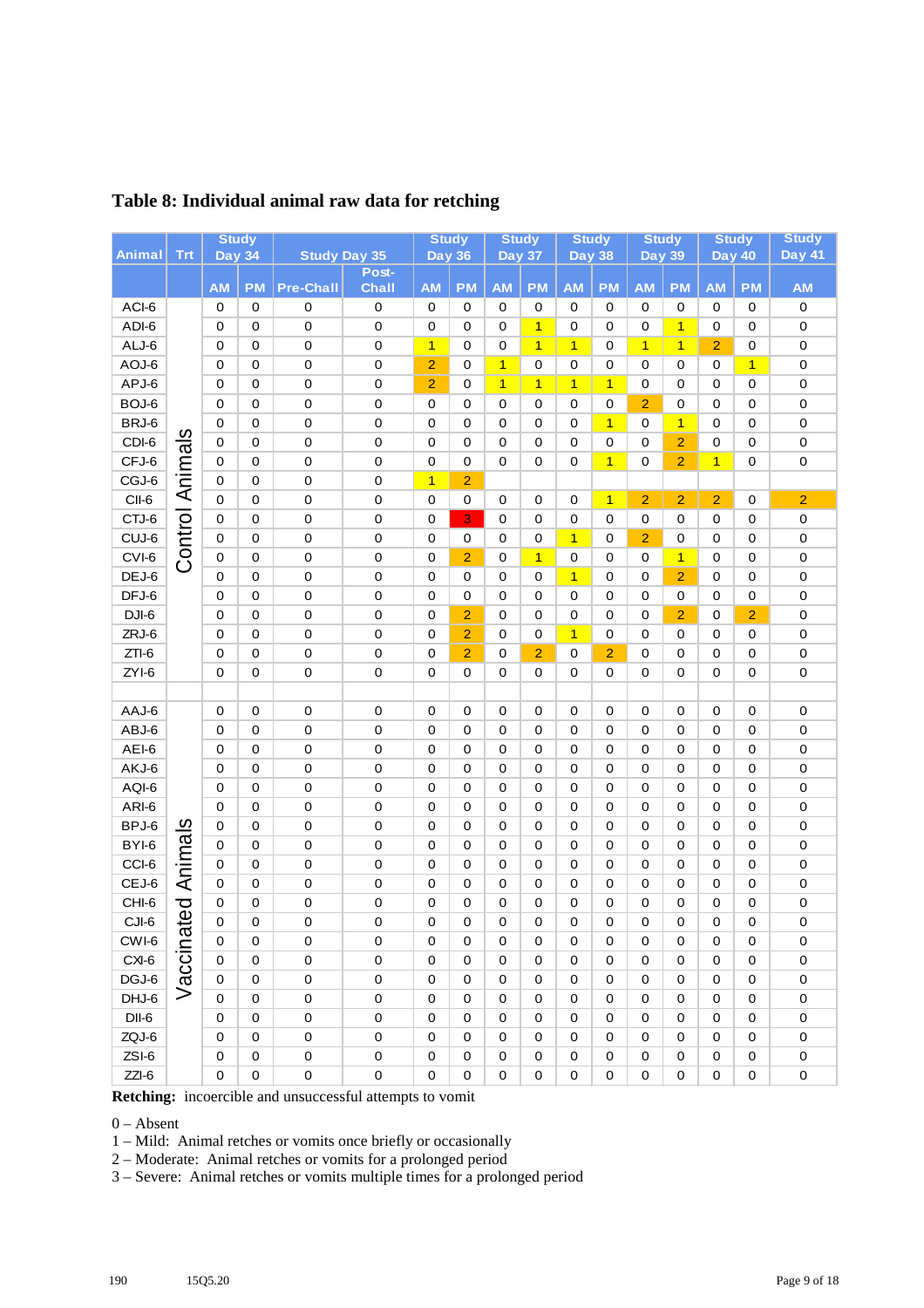|                |            |                | <b>Study</b> |                            |                        |             | <b>Study</b> |                            | <b>Study</b>        |               | <b>Study</b>               | <b>Study</b>  |                  |                  | <b>Study</b>             | <b>Study</b>     |
|----------------|------------|----------------|--------------|----------------------------|------------------------|-------------|--------------|----------------------------|---------------------|---------------|----------------------------|---------------|------------------|------------------|--------------------------|------------------|
| Animal         | <b>Trt</b> | <b>Day 34</b>  |              |                            | <b>Study Day 35</b>    | Day 36      |              |                            | <b>Day 37</b>       | <b>Day 38</b> |                            | <b>Day 39</b> |                  | <b>Day 40</b>    |                          | Day 41           |
|                |            | <b>AM</b>      | <b>PM</b>    |                            | Pre-Chall Post-Chall   | <b>AM</b>   | <b>PM</b>    | <b>AM</b>                  | PM                  | <b>AM</b>     | <b>PM</b>                  | <b>AM</b>     | <b>PM</b>        | <b>AM</b>        | <b>PM</b>                | <b>AM</b>        |
| ACI-6          |            | 0              | 0            | 0                          | 0                      | $\mathbf 0$ | 0            | 0                          | 0                   | 0             | 0                          | 0             | 0                | 0                | $\mathbf{1}$             | 0                |
| ADI-6          |            | 0              | 0            | 0                          | 0                      | 0           | 0            | 0                          | 0                   | 0             | 0                          | 0             | $\overline{2}$   | 0                | $\mathsf{O}\xspace$      | 0                |
| ALJ-6          |            | 0              | 0            | 0                          | 0                      | 0           | 0            | $\mathbf 0$                | 0                   | 0             | 0                          | 0             | 0                | $\overline{2}$   | 0                        | 0                |
| AOJ-6          |            | 0              | 0            | 0                          | 0                      | 0           | 0            | 0                          | 0                   | 0             | 0                          | 0             | 0                | 0                | 0                        | 0                |
| APJ-6          |            | $\mathbf 0$    | $\mathbf 0$  | 0                          | $\mathbf 0$            | 0           | 0            | $\mathbf 0$                | 0                   | 0             | $\mathbf 0$                | 0             | 0                | $\mathbf 0$      | 0                        | 0                |
| BOJ-6          |            | $\overline{2}$ | $\mathbf 0$  | 0                          | $\mathbf 0$            | 0           | 0            | $\mathbf 0$                | 0                   | 0             | $\mathbf 0$                | 0             | 0                | $\mathbf 0$      | 0                        | 0                |
| BRJ-6          |            | 0              | 0            | 0                          | $\pmb{0}$              | 0           | 0            | $\mathbf 0$                | 0                   | 0             | 0                          | 0             | 0                | $\mathbf 0$      | $\overline{1}$           | 0                |
| CDI-6          | Animals    | 0              | 0            | 0                          | $\mathbf 0$            | 0           | $\mathbf 0$  | $\mathbf 0$                | 0                   | 0             | $\mathbf 0$                | 0             | $\overline{1}$   | 0                | $\mathsf{O}\xspace$      | 0                |
| CFJ-6          |            | 0              | 0            | $\mathbf 0$                | $\mathbf 0$            | 0           | $\mathbf 0$  | 0                          | 0                   | 0             | $\mathbf 0$                | 0             | 0                | 0                | 0                        | 0                |
| CGJ-6          |            | 0              | 0            | 0                          | $\pmb{0}$              | 0           | 0            |                            |                     |               |                            |               |                  |                  |                          |                  |
| CII-6          |            | 0              | 0            | 0                          | 0                      | 0           | $\mathbf 0$  | $\overline{2}$             | 0                   | 0             | $\mathbf 0$                | 0             | 0                | 0                | 0                        | 0                |
| CTJ-6          | Control    | 0              | 0            | 0                          | $\pmb{0}$              | 0           | 0            | 0                          | 0                   | 0             | $\mathbf 0$                | 0             | 0                | 0                | 0                        | 0                |
| CUJ-6          |            | 0              | 0            | $\pmb{0}$                  | $\pmb{0}$              | 0           | 0            | $\mathbf 0$                | 0                   | 0             | 0                          | 0             | 0                | 0                | 0                        | 0                |
| CVI-6          |            | 0              | 0            | 0                          | $\pmb{0}$              | 0           | 0            | $\mathbf 0$                | 0                   | 0             | 0                          | 0             | 0                | 0                | 0                        | 0                |
| DEJ-6          |            | 0              | 0            | 0                          | 0                      | 0           | 0            | $\mathbf 0$                | 0                   | 0             | $\mathbf 0$                | 0             | 0                | $\mathbf 0$      | 0                        | 0                |
| DFJ-6          |            | 0              | 0            | 0                          | 0                      | 0           | 0            | $\mathbf 0$                | 0                   | 0             | $\mathbf 0$                | 0             | 0                | 0                | 0                        | 0                |
| DJI-6          |            | 0              | $\mathbf 0$  | 0                          | 0                      | 0           | 0            | $\mathbf 0$                | 0                   | 0             | $\mathbf 0$                | 0             | $\mathbf 0$      | 0                | 0                        | 0                |
| ZRJ-6          |            | 0              | 0            | 0                          | $\pmb{0}$              | 0           | 0            | 0                          | 0                   | 0             | 0                          | 0             | 0                | 0                | 0                        | 0                |
| $ZTI-6$        |            | $\mathbf 0$    | $\mathbf 0$  | $\mathbf 0$                | $\mathbf 0$            | 0           | 0            | 0                          | 0                   | 0             | $\mathbf 0$                | 0             | 0                | $\mathbf 0$      | 0                        | 0                |
| ZYI-6          |            | $\mathbf 0$    | $\mathbf 0$  | 0                          | $\mathsf{O}\xspace$    | 0           | 0            | 0                          | 0                   | 0             | $\mathbf 0$                | 0             | 0                | 0                | 0                        | 0                |
|                |            |                |              |                            |                        |             |              |                            |                     |               |                            |               |                  |                  |                          |                  |
| AAJ-6          |            | 0              | 0            | $\mathbf 0$                | 0                      | 0           | 0            | 0                          | 0                   | 0             | $\mathbf 0$                | 0             | 0                | 0                | $\mathbf 0$              | 0                |
| ABJ-6          |            | 0              | 0            | 0                          | $\mathsf{O}\xspace$    | 0           | 0            | 0                          | 0                   | 0             | 0                          | 0             | 0                | 0                | 0                        | 0                |
| AEI-6          |            | 0              | 0            | 0                          | $\pmb{0}$              | 0           | 0            | $\mathbf 0$                | 0                   | 0             | 0                          | 0             | 0                | 0                | 0                        | 0                |
| AKJ-6          |            | 0              | $\mathbf 0$  | 0                          | 0                      | 0           | 0            | $\mathbf 0$                | 0                   | 0             | $\mathbf 0$                | 0             | 0                | $\mathbf 0$      | 0                        | 0                |
| AQI-6          |            | 0              | 0            | 0                          | $\pmb{0}$              | 0           | 0            | $\mathbf 0$                | 0                   | 0             | $\mathbf 0$                | 0             | 0                | 0                | 0                        | 0                |
| ARI-6          |            | 0              | $\mathbf 0$  | 0                          | $\mathbf 0$            | 0           | $\mathbf 0$  | $\mathbf 0$                | 0                   | 0             | $\mathbf 0$                | 0             | 0                | 0                | 0                        | 0                |
| BPJ-6          | Animals    | 0              | 0            | $\mathbf 0$                | $\pmb{0}$              | 0           | $\mathbf 0$  | $\mathbf 0$                | 0                   | 0             | $\mathbf 0$                | 0             | $\mathbf 0$      | 0                | 0                        | 0                |
| BYI-6          |            | 0              | 0            | $\mathbf 0$                | $\pmb{0}$              | 0           | $\mathbf 0$  | $\mathbf 0$                | $\mathbf 0$         | 0             | $\mathbf 0$                | 0             | 0                | 0                | 0                        | 0                |
| CCI-6<br>CEJ-6 |            | 0              | 0            | $\mathbf 0$                | $\pmb{0}$              | 0           | $\mathbf 0$  | $\mathbf 0$                | 0<br>$\mathbf 0$    | 0             | $\mathbf 0$                | 0             | 0                | 0                | 0                        | 0<br>$\mathbf 0$ |
| CHI-6          |            | 0<br>0         | 0<br>0       | $\mathbf 0$<br>$\mathbf 0$ | $\pmb{0}$<br>$\pmb{0}$ | 0<br>0      | 0<br>0       | $\mathbf 0$<br>$\mathbf 0$ | $\mathbf 0$         | 0<br>0        | $\mathbf 0$<br>$\mathbf 0$ | 0<br>0        | 0<br>$\mathbf 0$ | 0<br>$\mathbf 0$ | 0<br>$\mathsf{O}\xspace$ | 0                |
| CJI-6          |            | 0              | 0            | $\pmb{0}$                  | $\pmb{0}$              | 0           | 0            | 0                          | $\mathsf{O}\xspace$ | 0             | 0                          | 0             | 0                | 0                | 0                        | 0                |
| CWI-6          | inated     | $\mathbf 0$    | 0            | 0                          | 0                      | 0           | 0            | $\mathbf 0$                | 0                   | 0             | 0                          | 0             | $\mathbf 0$      | 0                | 0                        | 0                |
| CXI-6          | <br>ت      | 0              | 0            | 0                          | 0                      | 0           | 0            | 0                          | 0                   | 0             | 0                          | 0             | 0                | 0                | 0                        | 0                |
| DGJ-6          | ಠ್ರ        | 0              | 0            | 0                          | 0                      | 0           | 0            | 0                          | 0                   | 0             | 0                          | 0             | 0                | 0                | 0                        | 0                |
| DHJ-6          | $\,>$      | 0              | 0            | 0                          | 0                      | 0           | 0            | 0                          | 0                   | 0             | 0                          | 0             | 0                | 0                | 0                        | 0                |
| $DII-6$        |            | 0              | 0            | 0                          | 0                      | 0           | 0            | 0                          | 0                   | 0             | 0                          | 0             | 0                | 0                | 0                        | 0                |
| ZQJ-6          |            | 0              | 0            | 0                          | 0                      | 0           | 0            | 0                          | 0                   | 0             | 0                          | 0             | 0                | 0                | 0                        | 0                |
| ZSI-6          |            | 0              | 0            | $\mathsf{O}\xspace$        | 0                      | 0           | 0            | 0                          | 0                   | 0             | 0                          | 0             | 0                | 0                | 0                        | 0                |
| $ZZI-6$        |            | 0              | 0            | 0                          | 0                      | 0           | 0            | $\mathbf 0$                | 0                   | 0             | 0                          | 0             | 0                | 0                | 0                        | $\mathsf 0$      |
|                |            |                |              |                            |                        |             |              |                            |                     |               |                            |               |                  |                  |                          |                  |

### **Table 9: Individual animal raw data for sneezing**

**Sneezing:**

0 – Absent

1 – Mild: Animal sneezed once or twice during observation

2 – Moderate: Animal sneezed repeatedly during clinical observation

3 – Severe: Animal presented paroxysmal sneeze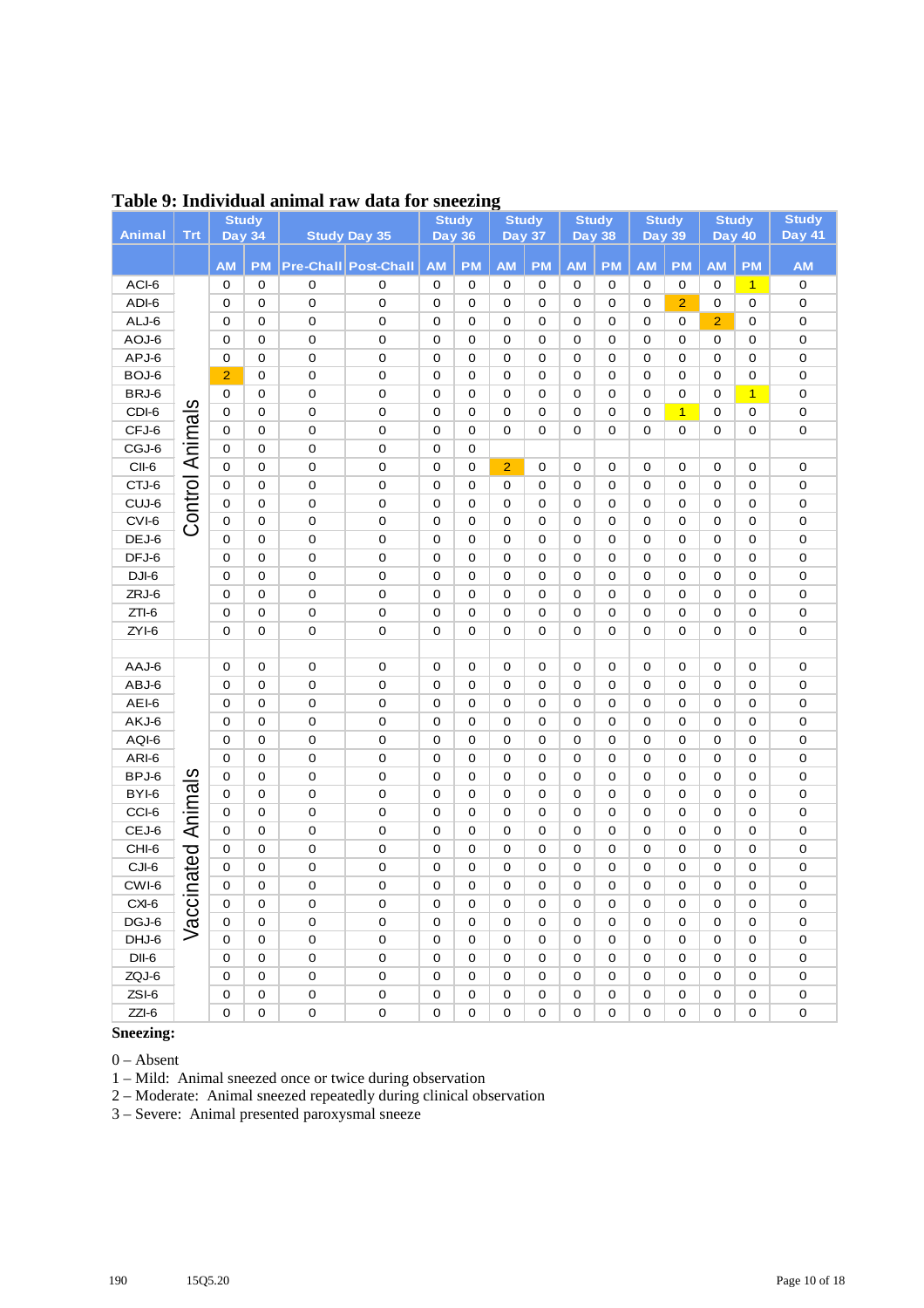| <b>Study Type</b>     | Efficacy                                                                                                                                                                                                                                                                  |                                                                                                         |           |                |          |               |                |                |  |  |  |  |  |  |  |
|-----------------------|---------------------------------------------------------------------------------------------------------------------------------------------------------------------------------------------------------------------------------------------------------------------------|---------------------------------------------------------------------------------------------------------|-----------|----------------|----------|---------------|----------------|----------------|--|--|--|--|--|--|--|
| <b>Pertaining to</b>  |                                                                                                                                                                                                                                                                           | Canine Influenza Virus (CIV), H3N8<br>To demonstrate effectiveness against canine influenza virus, H3N8 |           |                |          |               |                |                |  |  |  |  |  |  |  |
| <b>Study Purpose</b>  |                                                                                                                                                                                                                                                                           | Two doses, administered subcutaneously, 3 weeks apart.                                                  |           |                |          |               |                |                |  |  |  |  |  |  |  |
| <b>Product</b>        |                                                                                                                                                                                                                                                                           |                                                                                                         |           |                |          |               |                |                |  |  |  |  |  |  |  |
| <b>Administration</b> |                                                                                                                                                                                                                                                                           |                                                                                                         |           |                |          |               |                |                |  |  |  |  |  |  |  |
| <b>Study Animals</b>  | Study involved 24 vaccinated and 24 placebo puppies, 7-8 weeks of age.                                                                                                                                                                                                    |                                                                                                         |           |                |          |               |                |                |  |  |  |  |  |  |  |
| <b>Challenge</b>      | Challenged with CIV H3N8, 14 days following administration of the second                                                                                                                                                                                                  |                                                                                                         |           |                |          |               |                |                |  |  |  |  |  |  |  |
| <b>Description</b>    | vaccination.                                                                                                                                                                                                                                                              |                                                                                                         |           |                |          |               |                |                |  |  |  |  |  |  |  |
| <b>Interval</b>       | After challenge, animals were observed daily for signs of clinical respiratory                                                                                                                                                                                            |                                                                                                         |           |                |          |               |                |                |  |  |  |  |  |  |  |
| observed after        | disease indicative of CIV, primarily cough. Lungs were evaluated in 4                                                                                                                                                                                                     |                                                                                                         |           |                |          |               |                |                |  |  |  |  |  |  |  |
| challenge             | randomly selected dogs per group 4 days after challenge. The remainder                                                                                                                                                                                                    |                                                                                                         |           |                |          |               |                |                |  |  |  |  |  |  |  |
|                       | were evaluated 11 days after challenge.                                                                                                                                                                                                                                   |                                                                                                         |           |                |          |               |                |                |  |  |  |  |  |  |  |
| <b>Results</b>        | Efficacy was based on clinical observations, lung consolidation, and post-                                                                                                                                                                                                |                                                                                                         |           |                |          |               |                |                |  |  |  |  |  |  |  |
|                       | challenge viral isolation from nasal swabs.                                                                                                                                                                                                                               |                                                                                                         |           |                |          |               |                |                |  |  |  |  |  |  |  |
|                       |                                                                                                                                                                                                                                                                           | <b>Table 1:</b> Summary of clinical observations, number and percentage of                              |           |                |          |               |                |                |  |  |  |  |  |  |  |
|                       |                                                                                                                                                                                                                                                                           | animals that ever had a positive observation for cough.                                                 |           |                |          |               |                |                |  |  |  |  |  |  |  |
|                       |                                                                                                                                                                                                                                                                           |                                                                                                         |           |                |          |               |                |                |  |  |  |  |  |  |  |
|                       |                                                                                                                                                                                                                                                                           | Coughing<br><b>Treatment Group</b><br><b>Number</b><br>$\frac{0}{0}$                                    |           |                |          |               |                |                |  |  |  |  |  |  |  |
|                       |                                                                                                                                                                                                                                                                           | 13<br>65                                                                                                |           |                |          |               |                |                |  |  |  |  |  |  |  |
|                       | Placebo                                                                                                                                                                                                                                                                   |                                                                                                         |           |                |          |               |                |                |  |  |  |  |  |  |  |
|                       | Vaccinates                                                                                                                                                                                                                                                                |                                                                                                         |           | $\overline{2}$ |          |               | 10             |                |  |  |  |  |  |  |  |
|                       | The raw data are shown on the attached page.                                                                                                                                                                                                                              |                                                                                                         |           |                |          |               |                |                |  |  |  |  |  |  |  |
|                       | <b>Table 2:</b> Five number summary of lung lesion scores by treatment group for<br>diffuse and discrete lung consolidation. Percentage of lung mass abnormal<br>(consolidated) was calculated for every animal ( $Q_1 = 25th$ percentile; $Q_3 =$<br>$75th$ percentile). |                                                                                                         |           |                |          |               |                |                |  |  |  |  |  |  |  |
|                       | <b>Type of</b><br>Consolidation                                                                                                                                                                                                                                           | <b>Treatment</b>                                                                                        | ${\bf N}$ | <b>Minimum</b> | Q1       | <b>Median</b> | Q <sub>3</sub> | <b>Maximum</b> |  |  |  |  |  |  |  |
|                       |                                                                                                                                                                                                                                                                           | Placebo                                                                                                 | 24        | 0.00           | 37.05    | 80.13         | 91.57          | 100.00         |  |  |  |  |  |  |  |
|                       | Diffuse                                                                                                                                                                                                                                                                   | Vaccinates                                                                                              | 24        | 0.00           | $0.00\,$ | 17.13         | 93.24          | 100.00         |  |  |  |  |  |  |  |
|                       |                                                                                                                                                                                                                                                                           |                                                                                                         |           |                |          |               |                |                |  |  |  |  |  |  |  |
|                       |                                                                                                                                                                                                                                                                           | Placebo                                                                                                 | 24        | 0.00           | 0.44     | 1.72          | 5.86           | 32.05          |  |  |  |  |  |  |  |
|                       | Discrete                                                                                                                                                                                                                                                                  | Vaccinates                                                                                              | 24        | $0.00\,$       | 0.07     | 0.28          | 0.49           | 5.00           |  |  |  |  |  |  |  |
|                       |                                                                                                                                                                                                                                                                           |                                                                                                         |           |                |          |               |                |                |  |  |  |  |  |  |  |
|                       |                                                                                                                                                                                                                                                                           |                                                                                                         |           |                |          |               |                |                |  |  |  |  |  |  |  |
|                       | In addition, 24/24 placebo dogs and 4/24 vaccinated dogs had<br>histopathologic evidence of damage to the respiratory epithelium.<br>The raw data for the animals are shown on the attached page.                                                                         |                                                                                                         |           |                |          |               |                |                |  |  |  |  |  |  |  |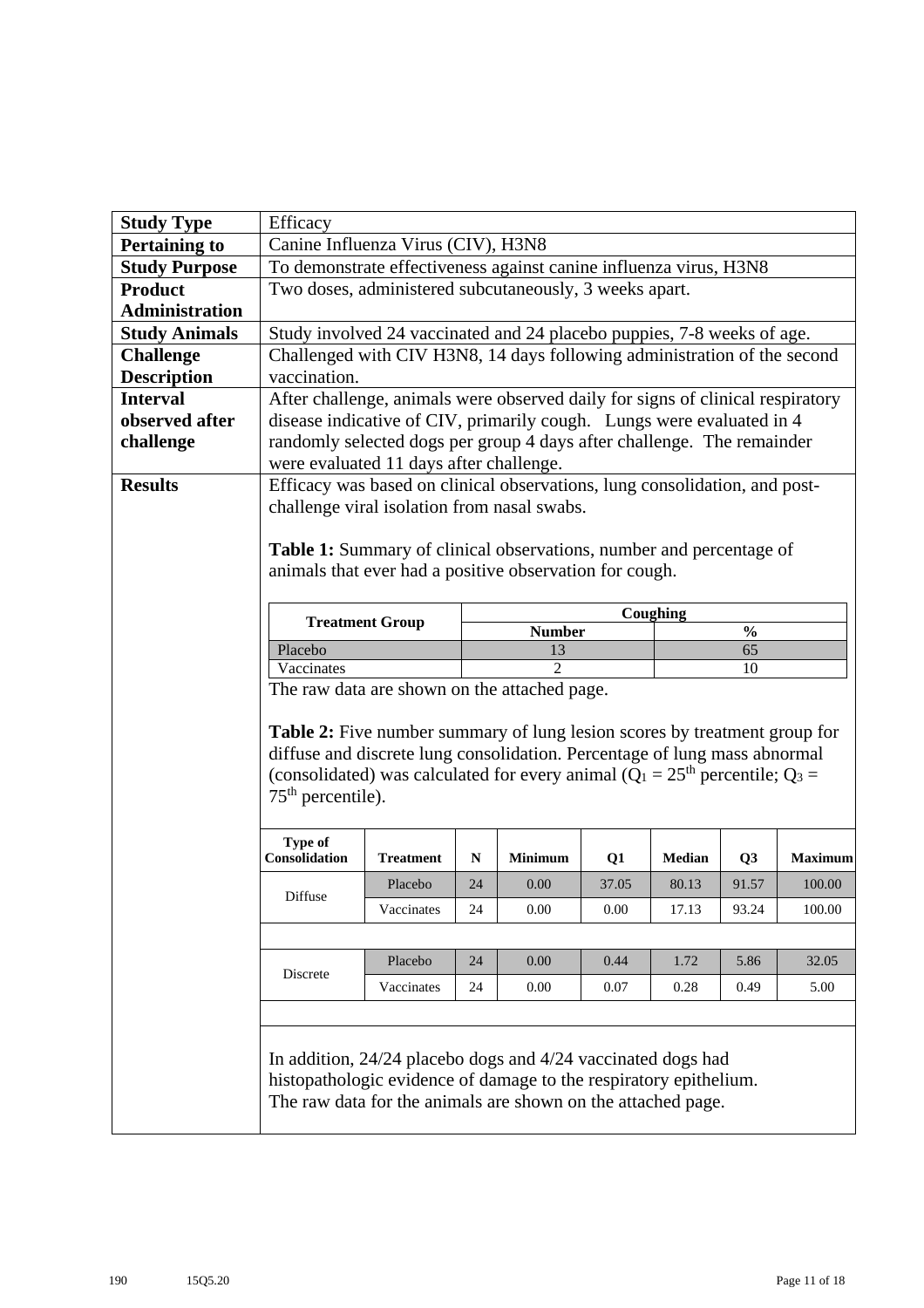|                      | <b>Table 3:</b> Five number summary for number of days with positive H3N8<br>nasal pharyngeal swab virus isolation post-challege ( $Q_1 = 25$ <sup>th</sup> percentile; $Q_3$<br>$=75th$ percentile). |                |      |               |      |                |
|----------------------|-------------------------------------------------------------------------------------------------------------------------------------------------------------------------------------------------------|----------------|------|---------------|------|----------------|
|                      | <b>Treatment</b>                                                                                                                                                                                      | <b>Minimum</b> | Q1   | <b>Median</b> | Q3   | <b>Maximum</b> |
|                      | <b>Placebo</b>                                                                                                                                                                                        | 4.00           | 4.00 | 5.00          | 6.00 | 7.00           |
|                      | <b>Vaccinates</b>                                                                                                                                                                                     | 0.00           | 0.00 | 0.00          | 1.00 | 2.00           |
|                      | The raw data for the animals are shown on the attached page.                                                                                                                                          |                |      |               |      |                |
| <b>USDA Approval</b> | September 3, 2010                                                                                                                                                                                     |                |      |               |      |                |
| <b>Date</b>          |                                                                                                                                                                                                       |                |      |               |      |                |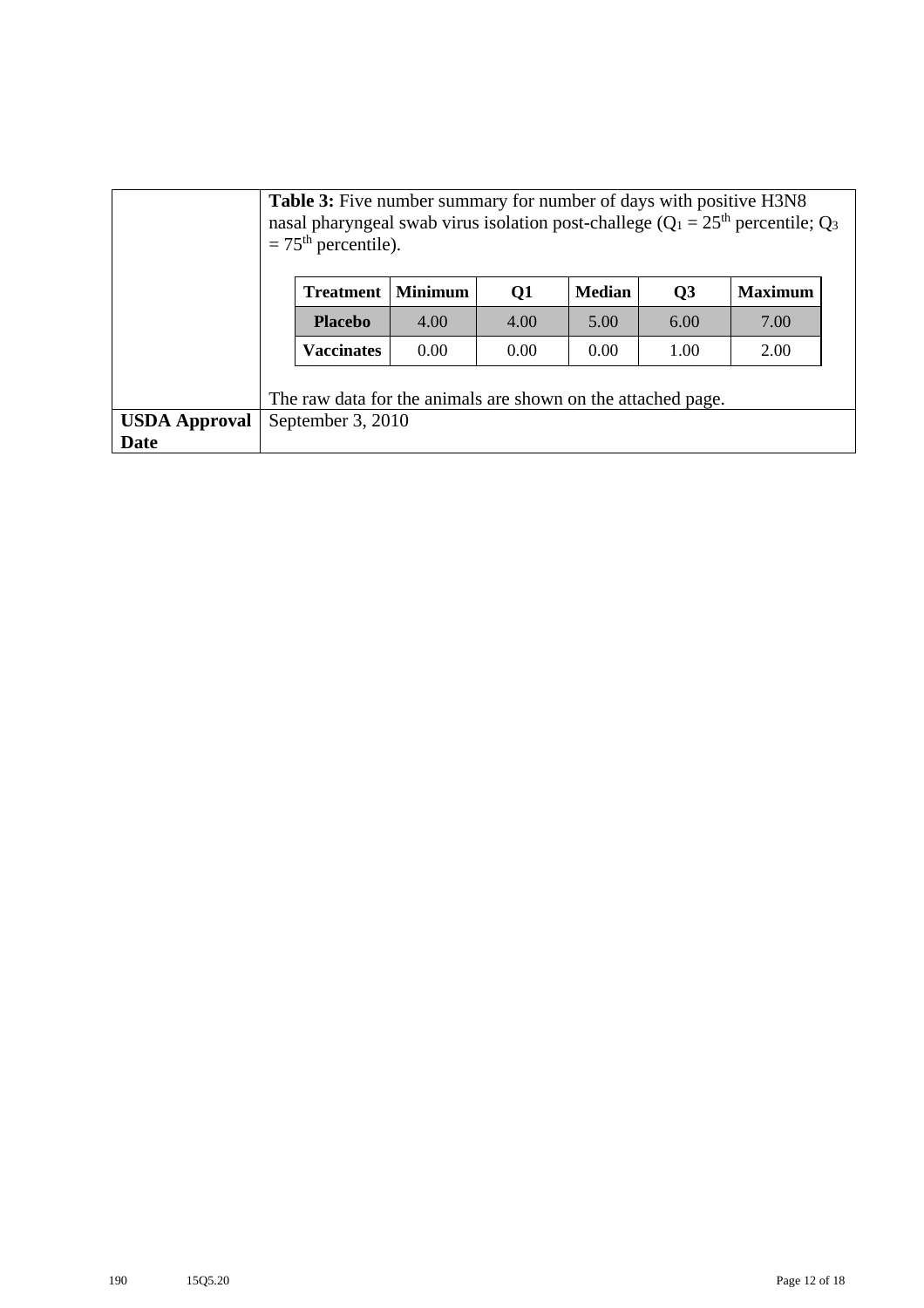|                  |                                                             | <b>Type of Consolidation</b> |                |                 |                  |                                                             | <b>Type of Consolidation</b> |                |                 |
|------------------|-------------------------------------------------------------|------------------------------|----------------|-----------------|------------------|-------------------------------------------------------------|------------------------------|----------------|-----------------|
| <b>Treatment</b> | Final<br><b>Evaluation</b><br>Day Post-<br><b>Challenge</b> | Animal                       | <b>Diffuse</b> | <b>Discrete</b> | <b>Treatment</b> | Final<br><b>Evaluation</b><br>Day Post-<br><b>Challenge</b> | <b>Animal</b>                | <b>Diffuse</b> | <b>Discrete</b> |
|                  |                                                             | OZR-9                        | 100.00         | 1.72            |                  |                                                             | PAR-9                        | 42.30          | 0.50            |
|                  |                                                             | PKR-9                        | 94.57          | 0.47            |                  |                                                             | POQ-9                        | 0.00           | 0.26            |
|                  | $\overline{4}$                                              | QBQ-9                        | 52.18          | 2.97            |                  | $\overline{4}$                                              | QCQ-9                        | 1.41           | 0.47            |
|                  |                                                             | OER-9                        | 84.08          | 1.05            |                  |                                                             | QZQ-9                        | 95.00          | 5.00            |
|                  |                                                             | OOR-9                        | 0.80           | 8.13            |                  |                                                             | OLR-9                        | 98.28          | 0.07            |
|                  |                                                             | OPQ-9                        | 92.41          | 0.00            |                  |                                                             | OQR-9                        | 1.19           | 0.00            |
|                  |                                                             | ORR-9                        | 76.23          | 22.85           |                  |                                                             | OSO-9                        | 82.49          | 0.20            |
|                  |                                                             | OTQ-9                        | 90.29          | 1.17            |                  |                                                             | OUQ-9                        | 25.27          | 0.30            |
|                  |                                                             | PCQ-9                        | 82.54          | 4.77            |                  |                                                             | PBR-9                        | 83.81          | 0.43            |
|                  |                                                             | PER-9                        | 91.91          | 0.31            |                  |                                                             | PDQ-9                        | 0.00           | 0.20            |
|                  |                                                             | PHQ-9                        | 77.73          | 0.09            |                  |                                                             | PFQ-9                        | 9.00           | 0.27            |
| Placebo          |                                                             | PIQ-9                        | 0.00           | 13.74           | Vaccinates       | 11                                                          | PGQ-9                        | 0.00           | 0.00            |
|                  |                                                             | PLQ-9                        | 91.22          | 2.07            |                  |                                                             | PRR-9                        | 0.00           | 0.00            |
|                  |                                                             | PPR-9                        | 4.90           | 6.96            |                  |                                                             | PSR-9                        | 100.00         | 0.33            |
|                  | 11                                                          | PQQ-9                        | 55.03          | 1.72            |                  |                                                             | PTR-9                        | 0.00           | 0.40            |
|                  |                                                             | <b>PUR-9</b>                 | 0.00           | 0.30            |                  |                                                             | PVR-9                        | 0.00           | 0.07            |
|                  |                                                             | PWQ-9                        | 44.62          | 1.68            |                  |                                                             | PYR-9                        | 1.19           | 0.15            |
|                  |                                                             | PXR-9                        | 88.51          | 0.41            |                  |                                                             | ODR-9                        | 100.00         | 0.00            |
|                  |                                                             | PZR-9                        | 17.47          | 3.75            |                  |                                                             | OHR-9                        | 0.00           | 0.00            |
|                  |                                                             | QFQ-9                        | 75.74          | 8.78            |                  |                                                             | QLQ-9                        | 91.48          | 2.78            |
|                  |                                                             | OGR-9                        | 89.83          | 3.42            |                  |                                                             | OPR-9                        | 95.23          | 0.50            |
|                  |                                                             | QKQ-9                        | 95.46          | 0.00            |                  |                                                             | QQR-9                        | 88.15          | 0.50            |
|                  |                                                             | QTQ-9                        | 98.31          | 1.08            |                  |                                                             | QWR-9                        | $0.00\,$       | 0.40            |
|                  |                                                             | QXR-9                        | 29.48          | 32.05           |                  |                                                             | QYQ-9                        | 97.62          | 2.56            |

**Table 4: Individual animal raw data for lung consolidation (% involvement)**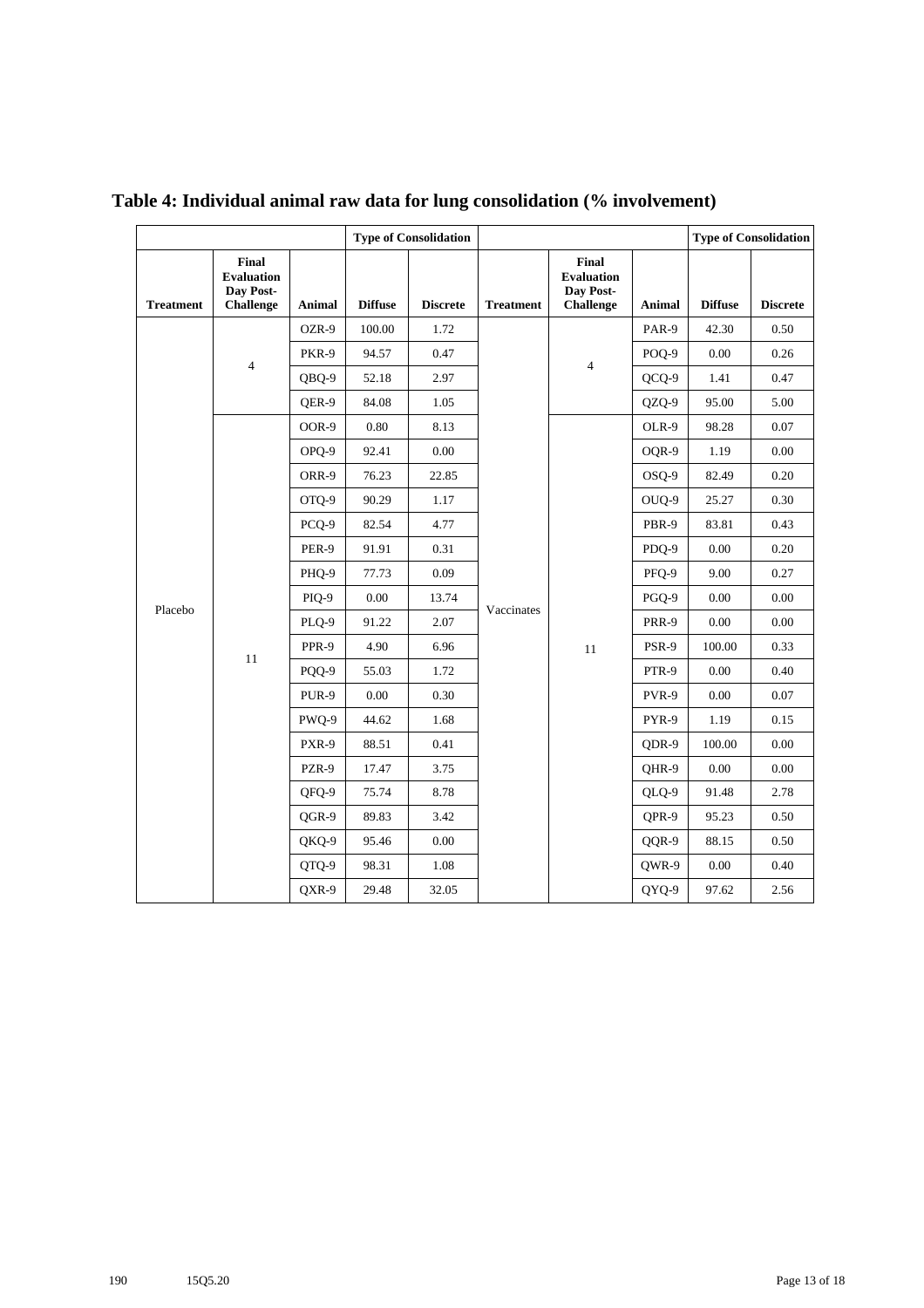|            |                       | Day of Study - Cough |             |             |              |             |                |                |                |                |                |                |                |                |                |                |                |
|------------|-----------------------|----------------------|-------------|-------------|--------------|-------------|----------------|----------------|----------------|----------------|----------------|----------------|----------------|----------------|----------------|----------------|----------------|
|            | Final                 |                      |             |             |              |             |                |                |                |                |                |                |                |                |                |                |                |
|            | <b>Evaluation Day</b> |                      |             |             |              |             |                |                |                |                |                |                |                |                |                |                |                |
| Treatment  | Post-Challenge        | Animal               | 32          | 33          | 34           | 35          | 36             | 37             | 38             | 39             | 40             | 41             | 42             | 43             | 44             | 45             | 46             |
|            |                       |                      |             |             |              |             |                |                |                |                |                |                |                |                |                |                |                |
|            | $\overline{4}$        | OZR-9                | 0           | 0           | 0            | 0           | 0              | 0              | 0              | $\overline{1}$ |                |                |                |                |                |                |                |
|            |                       | PKR-9                | 0           | $\mathbf 0$ | 0            | 0           | $\mathbf 0$    | 0              | $\mathbf 0$    | $\mathbf 0$    |                |                |                |                |                |                |                |
|            |                       | QBQ-9                | $\mathbf 0$ | $\mathbf 0$ | $\mathbf 0$  | $\mathbf 0$ | $\overline{0}$ | 0              | $\mathbf 0$    | $\mathbf 0$    |                |                |                |                |                |                |                |
|            |                       |                      |             |             | $\mathbf{0}$ |             | $\mathbf 0$    |                |                |                |                |                |                |                |                |                |                |
|            |                       | QER-9                | 0           | $\mathbf 0$ |              | $\mathbf 0$ |                | $\overline{1}$ | $\overline{2}$ | $\overline{2}$ |                |                |                |                |                |                |                |
|            |                       |                      |             |             |              |             |                |                |                |                |                |                |                |                |                |                |                |
|            | 11                    | <b>OOR-9</b>         | 0           | 0           | 0            | $\mathbf 0$ | $\mathbf 0$    | 0              | $\mathbf 0$    | $\overline{1}$ | 0              | 0              | $\mathbf 0$    | $\mathbf 0$    | 0              | $\mathbf 0$    | 0              |
|            |                       | OPQ-9                | $\mathbf 0$ | $\mathbf 0$ | 0            | $\mathbf 0$ | $\overline{0}$ | $\mathbf 0$    | $\overline{2}$ | $\mathbf 0$    | $\mathbf 0$    | $\mathbf 0$    | $\mathbf 0$    | $\overline{2}$ | 0              | 0              | $\mathbf 0$    |
|            |                       | ORR-9                | 0           | $\mathbf 0$ | 0            | $\mathbf 0$ | $\mathbf 0$    | 0              | $\mathbf 0$    | 0              | $\mathbf 0$    | $\overline{1}$ | 0              | $\mathbf 0$    | 0              | 0              | 0              |
|            |                       | OTQ-9                | 0           | 0           | 0            | $\mathbf 0$ | $\mathbf 0$    | $\overline{2}$ | $\overline{2}$ | $\overline{2}$ | $\overline{2}$ | $\overline{1}$ | $\overline{2}$ | $\overline{1}$ | $\overline{1}$ | $\overline{2}$ | 0              |
|            |                       | PCQ-9                | 0           | 0           | 0            | 0           | $\mathbf 0$    | 0              | $\mathbf 0$    | 0              | $\overline{2}$ | 0              | $\mathbf 0$    | 0              | 0              | 0              | 0              |
|            |                       | PER-9                | 0           | 0           | 0            | $\mathbf 0$ | $\mathbf 0$    | $\overline{1}$ | $\overline{2}$ | $\overline{2}$ | $\overline{2}$ | $\overline{2}$ | 0              | $\mathbf 0$    | $\overline{1}$ | 0              | 0              |
|            |                       | PHQ-9                | 0           | $\mathbf 0$ | 0            | $\mathbf 0$ | $\mathbf 0$    | $\mathbf 0$    | $\mathbf 0$    | $\mathbf 0$    | $\mathbf 0$    | $\mathbf 0$    | $\mathbf 0$    | 0              | $\mathbf 0$    | 0              | 0              |
|            |                       | $PIQ-9$              | 0           | $\mathbf 0$ | 0            | $\mathbf 0$ | $\mathbf 0$    | $\overline{1}$ | $\overline{2}$ | $\overline{2}$ | $\overline{1}$ | $\overline{1}$ | $\overline{1}$ | $\overline{1}$ | $\overline{1}$ | 0              | $\overline{1}$ |
|            |                       | PLQ-9                | 0           | 0           | 0            | 0           | $\mathbf 0$    | $\overline{2}$ | $\overline{2}$ | $\overline{1}$ | 0              | $\overline{2}$ | $\overline{2}$ | $\overline{1}$ | 0              | 0              | $\mathbf 0$    |
| Placebo    |                       | PPR-9                | $\mathbf 0$ | 0           | 0            | $\mathbf 0$ | $\mathbf 0$    | 0              | $\mathbf 0$    | 0              | 0              | 0              | $\mathbf 0$    | 0              | $\mathbf 0$    | 0              | $\mathbf 0$    |
|            |                       | PQQ-9                | 0           | $\mathbf 0$ | 0            | $\mathbf 0$ | $\mathbf 0$    | 0              | $\mathbf 0$    | $\mathbf 0$    | $\mathbf 0$    | $\mathbf 0$    | $\mathbf 0$    | $\mathbf 0$    | $\mathbf 0$    | $\mathbf 0$    | 0              |
|            |                       | PUR-9                | $\mathbf 0$ | $\mathbf 0$ | 0            | $\mathbf 0$ | $\mathbf 0$    | 0              | $\overline{2}$ | $\overline{1}$ | 0              | $\overline{1}$ | $\mathbf 0$    | $\mathbf 0$    | $\overline{2}$ | $\mathbf 0$    | $\mathbf 0$    |
|            |                       | PWQ-9                | 0           | 0           | 0            | 0           | $\mathbf 0$    | 0              | $\overline{1}$ | $\overline{1}$ | $\overline{1}$ | $\overline{1}$ | $\overline{1}$ | 0              | 0              | 0              | 0              |
|            |                       | PXR-9                | $\mathbf 0$ | $\mathbf 0$ | $\mathbf 0$  | $\mathbf 0$ | $\mathbf 0$    | 0              | $\mathbf 0$    | $\mathbf 0$    | $\mathbf 0$    | 0              | 0              | $\mathbf 0$    | 0              | $\mathbf 0$    | 0              |
|            |                       | $PZR-9$              | $\mathbf 0$ | $\mathbf 0$ | $\Omega$     | $\mathbf 0$ | $\mathbf 0$    | $\mathbf 0$    | $\mathbf 0$    | $\mathbf 0$    | 0              | $\mathbf 0$    | $\Omega$       | $\mathbf 0$    | 0              | $\Omega$       | $\mathbf 0$    |
|            |                       | $QFQ-9$              | 0           | $\mathbf 0$ | 0            | $\mathbf 0$ | $\mathbf 0$    | $\mathbf 0$    | $\mathbf 0$    | $\overline{1}$ | $\overline{1}$ | $\mathbf 0$    | $\overline{1}$ | $\overline{1}$ | 0              | $\mathbf 0$    | $\mathbf 0$    |
|            |                       | QGR-9                | $\mathbf 0$ | $\mathbf 0$ | 0            | $\mathbf 0$ | $\mathbf 0$    | 0              | $\overline{2}$ | $\mathbf 0$    | $\overline{1}$ | $\mathbf 0$    | $\overline{2}$ | $\overline{1}$ | $\mathbf 0$    | $\mathbf 0$    | $\overline{1}$ |
|            |                       | $QKQ-9$              | 0           | 0           | 0            | 0           | $\mathbf 0$    | $\overline{1}$ | $\overline{1}$ | $\overline{2}$ | $\overline{2}$ | $\overline{1}$ | $\overline{1}$ | $\mathbf 0$    | 0              | $\overline{2}$ | $\overline{1}$ |
|            |                       | $QTQ-9$              | $\mathbf 0$ | 0           | 0            | $\mathbf 0$ | $\mathbf 0$    | 0              | $\mathbf 0$    | $\mathbf 0$    | $\mathbf 0$    | 0              | $\mathbf 0$    | 0              | 0              | $\mathbf 0$    | $\mathbf 0$    |
|            |                       | QXR-9                | 0           | $\mathbf 0$ | $\mathbf{0}$ | $\Omega$    | $\mathbf 0$    | $\Omega$       | $\mathbf 0$    | $\Omega$       | $\Omega$       | 0              | $\Omega$       | 0              | 0              | $\Omega$       | $\mathbf 0$    |
|            |                       |                      |             |             |              |             |                |                |                |                |                |                |                |                |                |                |                |
|            | 4                     |                      |             |             |              |             |                |                |                |                |                |                |                |                |                |                |                |
|            |                       | PAR-9<br>$POQ-9$     | 0           | 0           | 0            | 0           | 0              | 0              | 0              | 0              |                |                |                |                |                |                |                |
|            |                       |                      | 0           | 0           | 0            | $\mathbf 0$ | $\mathbf 0$    | 0              | $\mathbf 0$    | $\mathbf 0$    |                |                |                |                |                |                |                |
|            |                       | $QCQ-9$              | 0           | 0           | 0            | 0           | $\mathbf 0$    | 0              | $\mathbf 0$    | $\mathbf 0$    |                |                |                |                |                |                |                |
|            |                       | $QZQ-9$              | 0           | $\Omega$    | $\mathbf{0}$ | $\Omega$    | $\Omega$       | $\Omega$       | $\Omega$       | $\mathbf{0}$   |                |                |                |                |                |                |                |
|            |                       |                      |             |             |              |             |                |                |                |                |                |                |                |                |                |                |                |
|            | 11                    | OLR-9                | 0           | 0           | 0            | 0           | 0              | 0              | 0              | 0              | $\mathbf 0$    | 0              | $\mathbf 0$    | 0              | 0              | $\mathbf 0$    | 0              |
|            |                       | OQR-9                | $\mathbf 0$ | $\mathbf 0$ | 0            | $\mathbf 0$ | $\mathbf 0$    | 0              | $\mathbf 0$    | $\mathbf 0$    | $\mathbf 0$    | $\mathbf 0$    | $\mathbf 0$    | $\mathbf 0$    | $\mathbf 0$    | $\mathbf 0$    | $\mathbf 0$    |
|            |                       | $OSQ-9$              | 0           | $\mathbf 0$ | 0            | $\mathbf 0$ | $\mathbf 0$    | 0              | $\mathbf 0$    | $\mathbf 0$    | 0              | $\mathbf 0$    | $\mathbf 0$    | 0              | 0              | $\mathbf 0$    | $\mathbf 0$    |
|            |                       | $OUQ-9$              | $\mathbf 0$ | $\mathbf 0$ | 0            | $\mathbf 0$ | $\mathbf 0$    | 0              | $\mathbf 0$    | $\mathbf 0$    | $\overline{0}$ | $\mathbf 0$    | $\mathbf 0$    | $\mathbf 0$    | $\mathbf 0$    | $\mathbf 0$    | $\mathbf 0$    |
| Vaccinates |                       | PBR-9                | 0           | 0           | 0            | 0           | $\mathbf 0$    | 0              | $\mathbf 0$    | $\mathbf 0$    | 0              | 0              | $\mathbf 0$    | $\mathbf 0$    | 0              | $\mathbf 0$    | $\mathbf 0$    |
|            |                       | PDQ-9                | $\mathbf 0$ | $\mathbf 0$ | $\mathbf 0$  | $\mathbf 0$ | $\mathbf 0$    | 0              | $\mathbf 0$    | $\overline{1}$ | $\mathbf 0$    | $\mathbf 0$    | $\mathbf 0$    | $\mathbf 0$    | $\mathbf 0$    | $\Omega$       | $\mathbf 0$    |
|            |                       | PFQ-9                | $\mathbf 0$ | 0           | 0            | $\mathbf 0$ | $\mathbf 0$    | 0              | $\mathbf 0$    | $\mathbf 0$    | $\overline{0}$ | $\mathbf 0$    | $\mathbf 0$    | $\overline{0}$ | 0              | $\mathbf 0$    | $\mathbf 0$    |
|            |                       | PGQ-9                | 0           | 0           | 0            | 0           | $\mathbf 0$    | 0              | $\mathbf 0$    | 0              | 0              | 0              | $\mathbf 0$    | 0              | 0              | $\mathbf 0$    | $\mathbf 0$    |
|            |                       | PRR-9                | 0           | 0           | 0            | 0           | $\mathbf 0$    | 0              | 0              | 0              | 0              | 0              | 0              | 0              | 0              | 0              | 0              |
|            |                       | PSR-9                | 0           | $\mathbf 0$ | 0            | $\mathbf 0$ | $\mathbf 0$    | $\mathbf 0$    | 0              | $\Omega$       | 0              | $\mathbf 0$    | $\mathbf{0}$   | 0              | 0              | 0              | 0              |
|            |                       | PTR-9                | 0           | 0           | 0            | 0           | 0              | 0              | 0              | 0              | 0              | 0              | 0              | 0              | 0              | 0              | 0              |
|            |                       | PVR-9                | 0           | $\Omega$    | $\Omega$     | $\mathbf 0$ | $\mathbf 0$    | 0              | $\Omega$       | $\Omega$       | $\Omega$       | $\Omega$       | $\Omega$       | 0              | $\Omega$       | $\Omega$       | $\Omega$       |
|            |                       | PYR-9                | 0           | 0           | 0            | 0           | 0              | 0              | 0              | 0              | 0              | 0              | 0              | 0              | 0              | 0              | 0              |
|            |                       | $QDR-9$              | 0           | 0           | 0            | 0           | 0              | 0              | 0              | 0              | 0              | 0              | $\mathbf 0$    | 0              | 0              | 0              | 0              |
|            |                       | QHR-9                | $\mathbf 0$ | 0           | 0            | 0           | $\mathbf 0$    | $\mathbf 0$    | $\mathbf 0$    | 0              | 0              | $\mathbf 0$    | $\mathbf 0$    | 0              | 0              | $\mathbf 0$    | 0              |
|            |                       | QLQ-9                | 0           | 0           | $\mathbf 0$  | $\mathbf 0$ | $\mathbf 0$    | 0              | $\mathbf 0$    | 0              | $\mathbf 0$    | 0              | $\mathbf 0$    | $\mathbf 0$    | $\mathbf 0$    | 0              | 0              |
|            |                       | QPR-9                | $\mathbf 0$ | $\mathbf 0$ | 0            | $\mathbf 0$ | $\mathbf 0$    | 0              | $\mathbf 0$    | 0              | 0              | 0              | $\mathbf 0$    | $\mathbf 0$    | 0              | $\overline{1}$ | 0              |
|            |                       | QQR-9                | $\mathbf 0$ | 0           | 0            | 0           | $\mathbf 0$    | 0              | $\mathbf 0$    | 0              | 0              | 0              | 0              | 0              | 0              | 0              | 0              |
|            |                       |                      |             |             |              |             |                |                |                |                |                |                |                |                |                |                |                |
|            |                       | QWR-9                | $\mathbf 0$ | 0           | 0            | $\mathbf 0$ | $\mathbf 0$    | 0              | $\mathbf 0$    | 0              | $\mathbf 0$    | 0              | 0              | 0              | 0              | 0              | 0              |
|            |                       | QYQ-9                | $\mathbf 0$ | $\mathbf 0$ | 0            | $\mathbf 0$ | $\mathbf 0$    | 0              | $\mathbf 0$    | 0              | 0              | $\mathbf 0$    | $\mathbf 0$    | 0              | 0              | 0              | $\mathbf 0$    |

## **Table 5: Individual animal raw data for coughing**

 $0 =$  Absent

 $1 =$  Mild: Animal coughed once during clinical observation

2 = Moderate: Animal coughed 2x or more during clinical observation period

3 = Severe: Animal had persistent and prolonged cough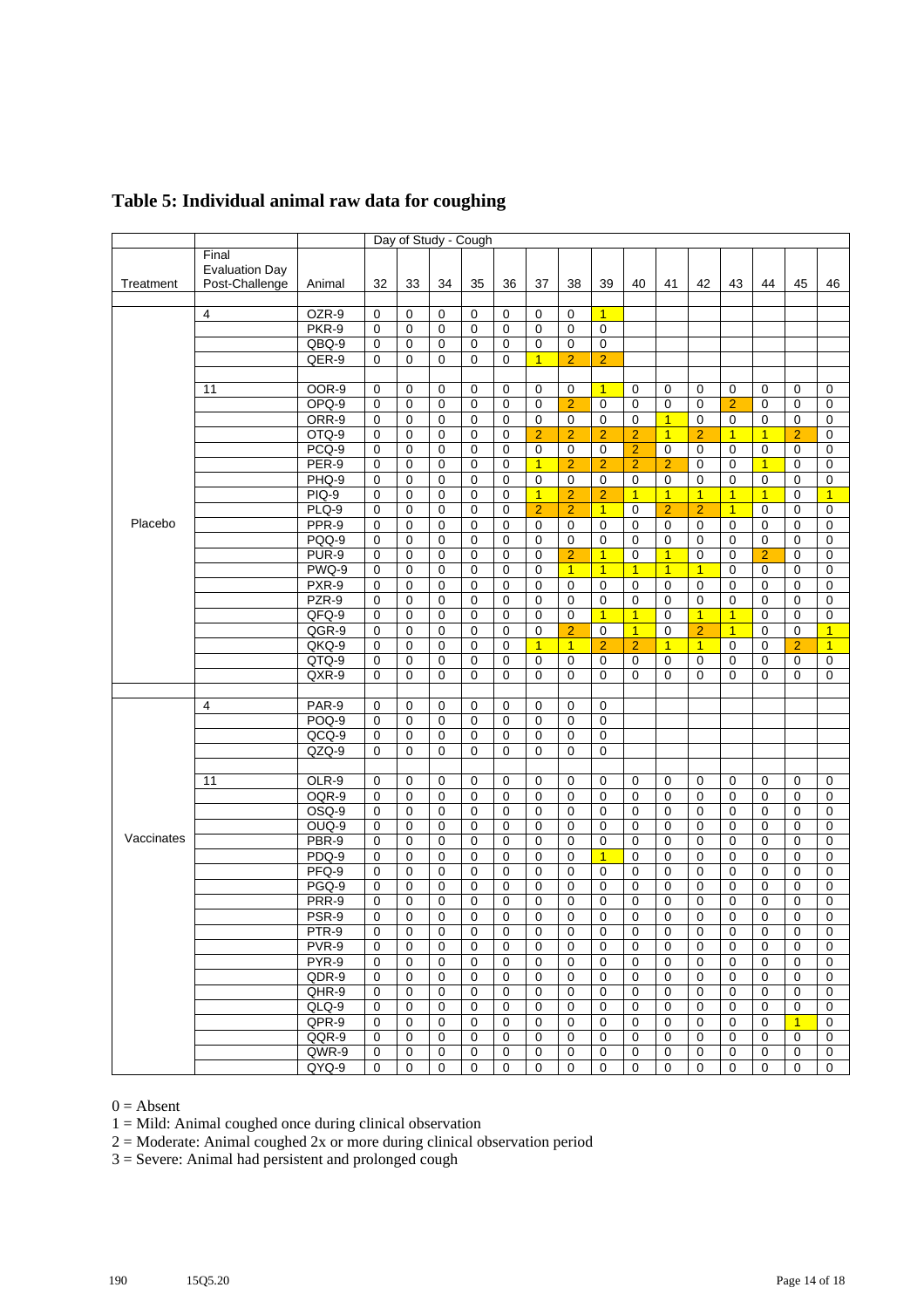## **Table 6: Individual animal raw data for the number of days with positive H3N8 virus isolation post-challenge**

| <b>Treatment</b> | Final<br><b>Observation</b><br>Day Post-<br><b>Challenge</b> | <b>Animal</b> | <b>Number</b><br>of Days<br><b>Positive</b> | <b>Treatment</b> | Final<br><b>Observation</b><br>Day Post-<br>Challenge | <b>Animal</b> | <b>Number</b><br>of Days<br><b>Positive</b> |
|------------------|--------------------------------------------------------------|---------------|---------------------------------------------|------------------|-------------------------------------------------------|---------------|---------------------------------------------|
|                  |                                                              | OZR-9         | $\overline{4}$                              |                  |                                                       | PAR-9         | $\mathbf{1}$                                |
|                  | $\overline{4}$                                               | PKR-9         | $\overline{4}$                              |                  |                                                       | POQ-9         | $\boldsymbol{0}$                            |
|                  |                                                              | QBQ-9         | $\overline{4}$                              |                  | $\overline{4}$                                        | QCQ-9         | $\boldsymbol{0}$                            |
|                  |                                                              | QER-9         | $\overline{4}$                              |                  |                                                       | QZQ-9         | $\boldsymbol{0}$                            |
|                  |                                                              | OOR-9         | 6                                           |                  |                                                       | OLR-9         | $\boldsymbol{0}$                            |
|                  |                                                              | OPQ-9         | 6                                           |                  |                                                       | OQR-9         | $\boldsymbol{0}$                            |
|                  |                                                              | ORR-9         | $\tau$                                      |                  |                                                       | OSQ-9         | $\boldsymbol{0}$                            |
|                  | 11                                                           | OTQ-9         | 6                                           |                  |                                                       | OUQ-9         | $\overline{c}$                              |
|                  |                                                              | PCQ-9         | $\sqrt{6}$                                  |                  |                                                       | PBR-9         | $\,1\,$                                     |
|                  |                                                              | PER-9         | $\overline{4}$                              | Vaccinates       |                                                       | PDQ-9         | $\boldsymbol{0}$                            |
|                  |                                                              | PHQ-9         | $\overline{4}$                              |                  |                                                       | PFQ-9         | $\boldsymbol{0}$                            |
| Placebo          |                                                              | PIQ-9         | 6                                           |                  |                                                       | PGQ-9         | $\boldsymbol{0}$                            |
|                  |                                                              | PLQ-9         | 6                                           |                  |                                                       | <b>PRR-9</b>  | $\mathbf{1}$                                |
|                  |                                                              | PPR-9         | 6                                           |                  | 11                                                    | PSR-9         | $\mathbf{1}$                                |
|                  |                                                              | PQQ-9         | 5                                           |                  |                                                       | PTR-9         | $\mathbf{0}$                                |
|                  |                                                              | PUR-9         | 5                                           |                  |                                                       | PVR-9         | $\mathbf{1}$                                |
|                  |                                                              | PWQ-9         | 5                                           |                  |                                                       | PYR-9         | $\boldsymbol{0}$                            |
|                  |                                                              | PXR-9         | 5                                           |                  |                                                       | QDR-9         | $\boldsymbol{0}$                            |
|                  |                                                              | PZR-9         | $\overline{4}$                              |                  |                                                       | QHR-9         | $\mathbf{1}$                                |
|                  |                                                              | QFQ-9         | 6                                           |                  |                                                       | QLQ-9         | $\boldsymbol{0}$                            |
|                  |                                                              | QGR-9         | 5                                           |                  |                                                       | QPR-9         | $\boldsymbol{0}$                            |
|                  |                                                              | QKQ-9         | 6                                           |                  |                                                       | QQR-9         | $\boldsymbol{0}$                            |
|                  |                                                              | QTQ-9         | 5                                           |                  |                                                       | QWR-9         | $\mathbf{1}$                                |
|                  |                                                              | QXR-9         | $\mathfrak{S}$                              |                  |                                                       | QYQ-9         | $\boldsymbol{0}$                            |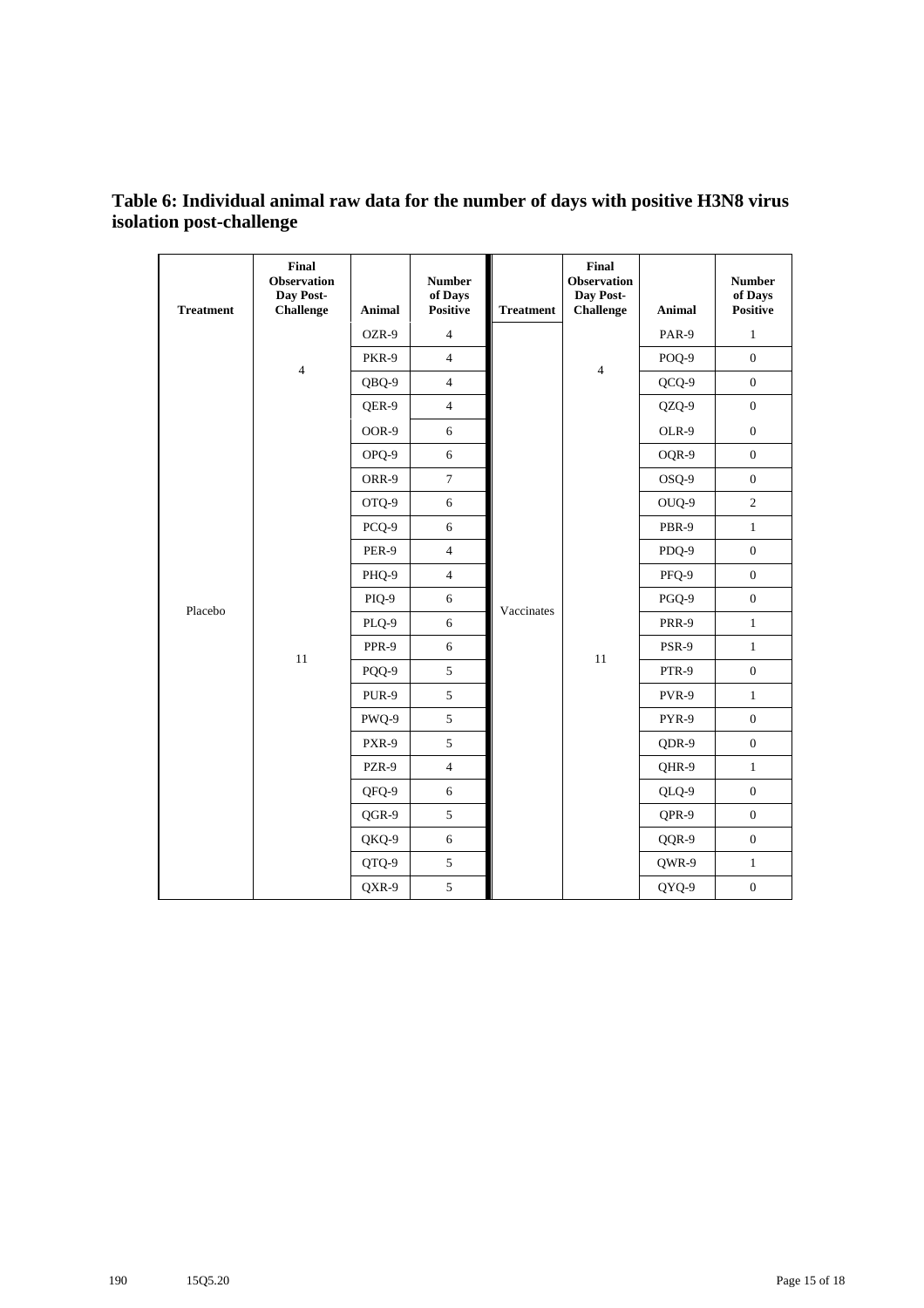| <b>Treatment</b> | <b>Final</b><br><b>Observation</b><br>Day Post-<br><b>Challenge</b> | Animal | Histopathologic<br>Damage to<br><b>Respiratory</b><br>Epithelium | <b>Treatment</b> | <b>Final</b><br><b>Observation</b><br>Day Post-<br><b>Challenge</b> | Animal  | Histopathologic<br>Damage to<br><b>Respiratory</b><br>Epithelium |
|------------------|---------------------------------------------------------------------|--------|------------------------------------------------------------------|------------------|---------------------------------------------------------------------|---------|------------------------------------------------------------------|
|                  |                                                                     | OZR-9  | $\pm$                                                            |                  |                                                                     | PAR-9   | $\overline{a}$                                                   |
|                  | $\overline{4}$                                                      | PKR-9  | $^{+}$                                                           |                  | $\overline{4}$                                                      | POQ-9   | L.                                                               |
|                  |                                                                     | QBQ-9  | $\boldsymbol{+}$                                                 |                  |                                                                     | $OCQ-9$ | $\overline{a}$                                                   |
|                  |                                                                     | QER-9  | $\boldsymbol{+}$                                                 |                  |                                                                     | QZQ-9   |                                                                  |
|                  |                                                                     | OOR-9  | $\overline{\phantom{a}}$                                         |                  |                                                                     | OLR-9   | ٠                                                                |
|                  |                                                                     | OPO-9  | $\boldsymbol{+}$                                                 |                  |                                                                     | OQR-9   | $\ddot{}$                                                        |
|                  |                                                                     | ORR-9  | $+$                                                              |                  |                                                                     | OSQ-9   | $+$                                                              |
|                  |                                                                     | OTQ-9  |                                                                  |                  | 11                                                                  | OUQ-9   | ÷,                                                               |
|                  |                                                                     | PCQ-9  | $\boldsymbol{+}$                                                 | Vaccinates       |                                                                     | PBR-9   | ÷,                                                               |
|                  | 11                                                                  | PER-9  | $^{+}$                                                           |                  |                                                                     | PDQ-9   | $\overline{a}$                                                   |
|                  |                                                                     | PHQ-9  | $^+$                                                             |                  |                                                                     | PFQ-9   | $\overline{\phantom{a}}$                                         |
| Placebo          |                                                                     | PIQ-9  | $^{+}$                                                           |                  |                                                                     | PGQ-9   | $^{+}$                                                           |
|                  |                                                                     | PLQ-9  | $\ddot{}$                                                        |                  |                                                                     | PRR-9   | $\ddot{}$                                                        |
|                  |                                                                     | PPR-9  | $\boldsymbol{+}$                                                 |                  |                                                                     | PSR-9   | $\frac{1}{2}$                                                    |
|                  |                                                                     | PQQ-9  | $^{+}$                                                           |                  |                                                                     | PTR-9   | $\overline{a}$                                                   |
|                  |                                                                     | PUR-9  | $\qquad \qquad +$                                                |                  |                                                                     | PVR-9   | ÷,                                                               |
|                  |                                                                     | PWO-9  | $\pm$                                                            |                  |                                                                     | PYR-9   | $\frac{1}{2}$                                                    |
|                  |                                                                     | PXR-9  | $\boldsymbol{+}$                                                 |                  |                                                                     | QDR-9   | $\overline{a}$                                                   |
|                  |                                                                     | PZR-9  | $\ddot{}$                                                        |                  |                                                                     | QHR-9   | $\overline{a}$                                                   |
|                  |                                                                     | QFQ-9  | $\qquad \qquad +$                                                |                  |                                                                     | QLQ-9   | ÷,                                                               |
|                  |                                                                     | QGR-9  | $^+$                                                             |                  |                                                                     | QPR-9   | $\overline{a}$                                                   |
|                  |                                                                     | QKQ-9  | $\boldsymbol{+}$                                                 |                  |                                                                     | QQR-9   | L,                                                               |
|                  |                                                                     | QTQ-9  | $\pm$                                                            |                  |                                                                     | QWR-9   | $\overline{a}$                                                   |
|                  |                                                                     | QXR-9  | $\,+\,$                                                          |                  |                                                                     | QYQ-9   |                                                                  |

**Table 7. Individual animal raw data for histopathologic damage to respiratory epithelium** 

**'+'** denotes any degree of change to respiratory epithelium of the trachea, bronchi, and bronchioles.

**'-'** denotes no change to the respiratory epithelium of the trachea, bronchi, and bronchioles**.**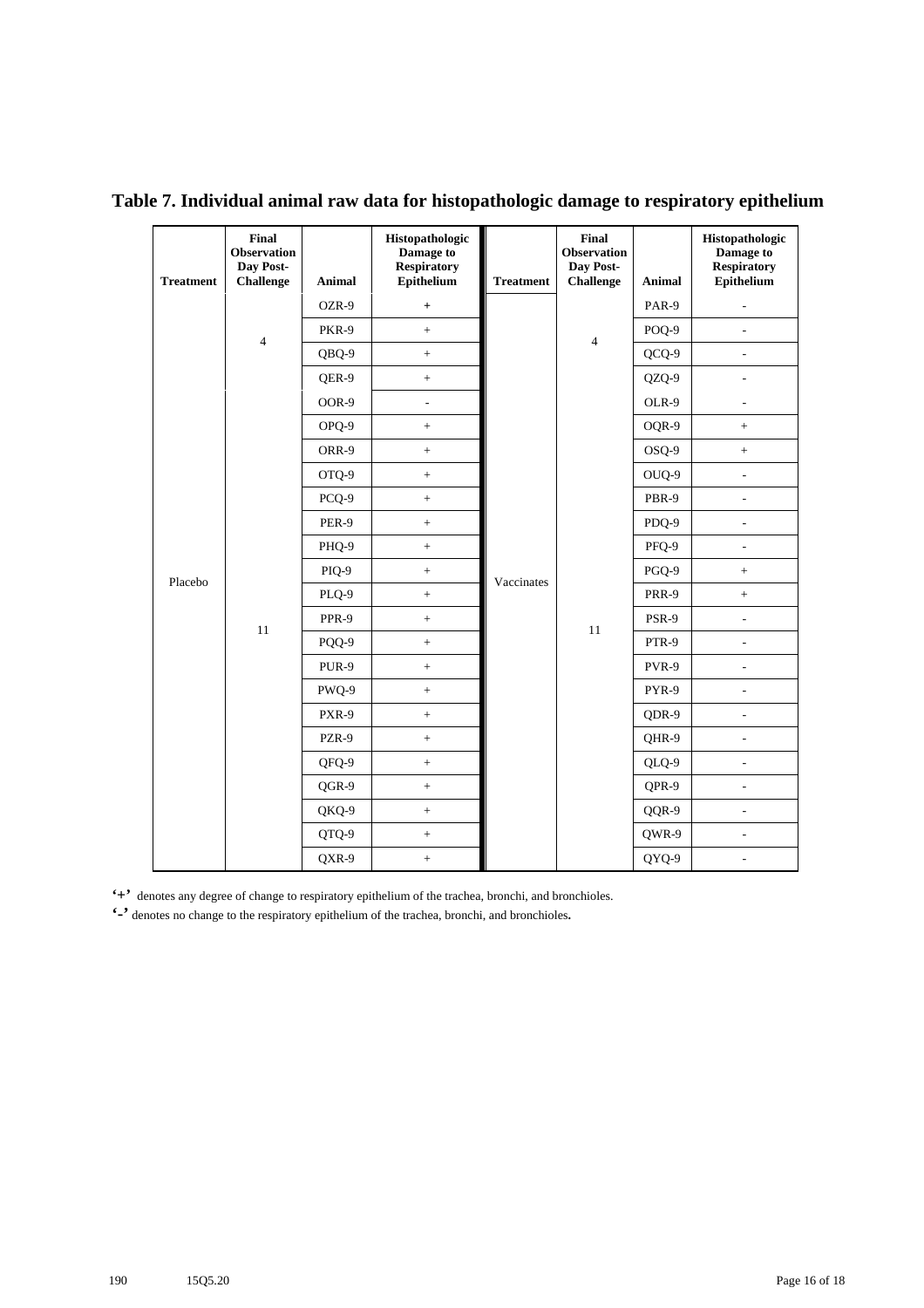| <b>Study Type</b>     | Safety                                                                                                                      |                                                                             |             |                                                                               |  |  |  |  |  |  |  |  |
|-----------------------|-----------------------------------------------------------------------------------------------------------------------------|-----------------------------------------------------------------------------|-------------|-------------------------------------------------------------------------------|--|--|--|--|--|--|--|--|
| <b>Pertaining to</b>  | <b>ALL</b>                                                                                                                  |                                                                             |             |                                                                               |  |  |  |  |  |  |  |  |
| <b>Study Purpose</b>  | To demonstrate safety under field conditions.                                                                               |                                                                             |             |                                                                               |  |  |  |  |  |  |  |  |
| <b>Product</b>        | Two doses, administered subcutaneously, 3 weeks apart.                                                                      |                                                                             |             |                                                                               |  |  |  |  |  |  |  |  |
| <b>Administration</b> |                                                                                                                             |                                                                             |             |                                                                               |  |  |  |  |  |  |  |  |
| <b>Study Animals</b>  |                                                                                                                             |                                                                             |             | The study involved 364 dogs in total, with 118 dogs $\leq$ 8 weeks of age and |  |  |  |  |  |  |  |  |
|                       |                                                                                                                             | 246 dogs $\geq$ 9 weeks of age from 15 sites in four different geographical |             |                                                                               |  |  |  |  |  |  |  |  |
|                       |                                                                                                                             | locations. Three animals did not complete the study after the first         |             |                                                                               |  |  |  |  |  |  |  |  |
|                       |                                                                                                                             | vaccination. A total of 725 vaccinations were given.                        |             |                                                                               |  |  |  |  |  |  |  |  |
| <b>Challenge</b>      | $N/A$ .                                                                                                                     |                                                                             |             |                                                                               |  |  |  |  |  |  |  |  |
| <b>Description</b>    |                                                                                                                             |                                                                             |             |                                                                               |  |  |  |  |  |  |  |  |
| <b>Interval</b>       | Immediate abnormal health events were assessed by the examining                                                             |                                                                             |             |                                                                               |  |  |  |  |  |  |  |  |
| observed after        |                                                                                                                             |                                                                             |             | veterinarian or by a trained specialist for approximately 10-20 minutes post  |  |  |  |  |  |  |  |  |
| challenge             | (each) vaccination.                                                                                                         |                                                                             |             |                                                                               |  |  |  |  |  |  |  |  |
|                       | Dogs were observed for late abnormal health events primarily by their                                                       |                                                                             |             |                                                                               |  |  |  |  |  |  |  |  |
|                       |                                                                                                                             |                                                                             |             |                                                                               |  |  |  |  |  |  |  |  |
|                       | owners, or by Veterinarians or trained specialists. The observations were<br>performed for 10 days post (each) vaccination. |                                                                             |             |                                                                               |  |  |  |  |  |  |  |  |
| <b>Results</b>        | Table 1: Frequency Distributions of Immediate Reactions following                                                           |                                                                             |             |                                                                               |  |  |  |  |  |  |  |  |
|                       | Vaccination                                                                                                                 |                                                                             |             |                                                                               |  |  |  |  |  |  |  |  |
|                       | <b>Abnormal</b>                                                                                                             | <b>Total</b>                                                                |             |                                                                               |  |  |  |  |  |  |  |  |
|                       | <b>Health</b>                                                                                                               | <b>Number</b>                                                               | % of Events | <b>Total Number</b>                                                           |  |  |  |  |  |  |  |  |
|                       | <b>Events</b>                                                                                                               | of Events                                                                   |             | <b>Vaccinations</b>                                                           |  |  |  |  |  |  |  |  |
|                       | Injection Site                                                                                                              | 3                                                                           | 0.4         | 725                                                                           |  |  |  |  |  |  |  |  |
|                       | Paraesthesia                                                                                                                |                                                                             |             |                                                                               |  |  |  |  |  |  |  |  |
|                       | Vocalization at                                                                                                             | $\overline{7}$                                                              | 1.0         | 725                                                                           |  |  |  |  |  |  |  |  |
|                       | Administration                                                                                                              |                                                                             |             |                                                                               |  |  |  |  |  |  |  |  |
|                       | Injection site                                                                                                              | $\mathbf{1}$                                                                | 0.1         | 725                                                                           |  |  |  |  |  |  |  |  |
|                       | Edema                                                                                                                       |                                                                             |             |                                                                               |  |  |  |  |  |  |  |  |
|                       | Lethargy                                                                                                                    | 1                                                                           | 0.1         | 725                                                                           |  |  |  |  |  |  |  |  |
|                       |                                                                                                                             |                                                                             |             |                                                                               |  |  |  |  |  |  |  |  |
|                       |                                                                                                                             |                                                                             |             |                                                                               |  |  |  |  |  |  |  |  |
|                       |                                                                                                                             |                                                                             |             |                                                                               |  |  |  |  |  |  |  |  |
|                       |                                                                                                                             |                                                                             |             |                                                                               |  |  |  |  |  |  |  |  |
|                       |                                                                                                                             |                                                                             |             |                                                                               |  |  |  |  |  |  |  |  |
|                       |                                                                                                                             |                                                                             |             |                                                                               |  |  |  |  |  |  |  |  |
|                       |                                                                                                                             |                                                                             |             |                                                                               |  |  |  |  |  |  |  |  |
|                       |                                                                                                                             |                                                                             |             |                                                                               |  |  |  |  |  |  |  |  |
|                       |                                                                                                                             |                                                                             |             |                                                                               |  |  |  |  |  |  |  |  |
|                       |                                                                                                                             |                                                                             |             |                                                                               |  |  |  |  |  |  |  |  |
|                       |                                                                                                                             |                                                                             |             |                                                                               |  |  |  |  |  |  |  |  |
|                       |                                                                                                                             |                                                                             |             |                                                                               |  |  |  |  |  |  |  |  |
|                       |                                                                                                                             |                                                                             |             |                                                                               |  |  |  |  |  |  |  |  |
|                       |                                                                                                                             |                                                                             |             |                                                                               |  |  |  |  |  |  |  |  |